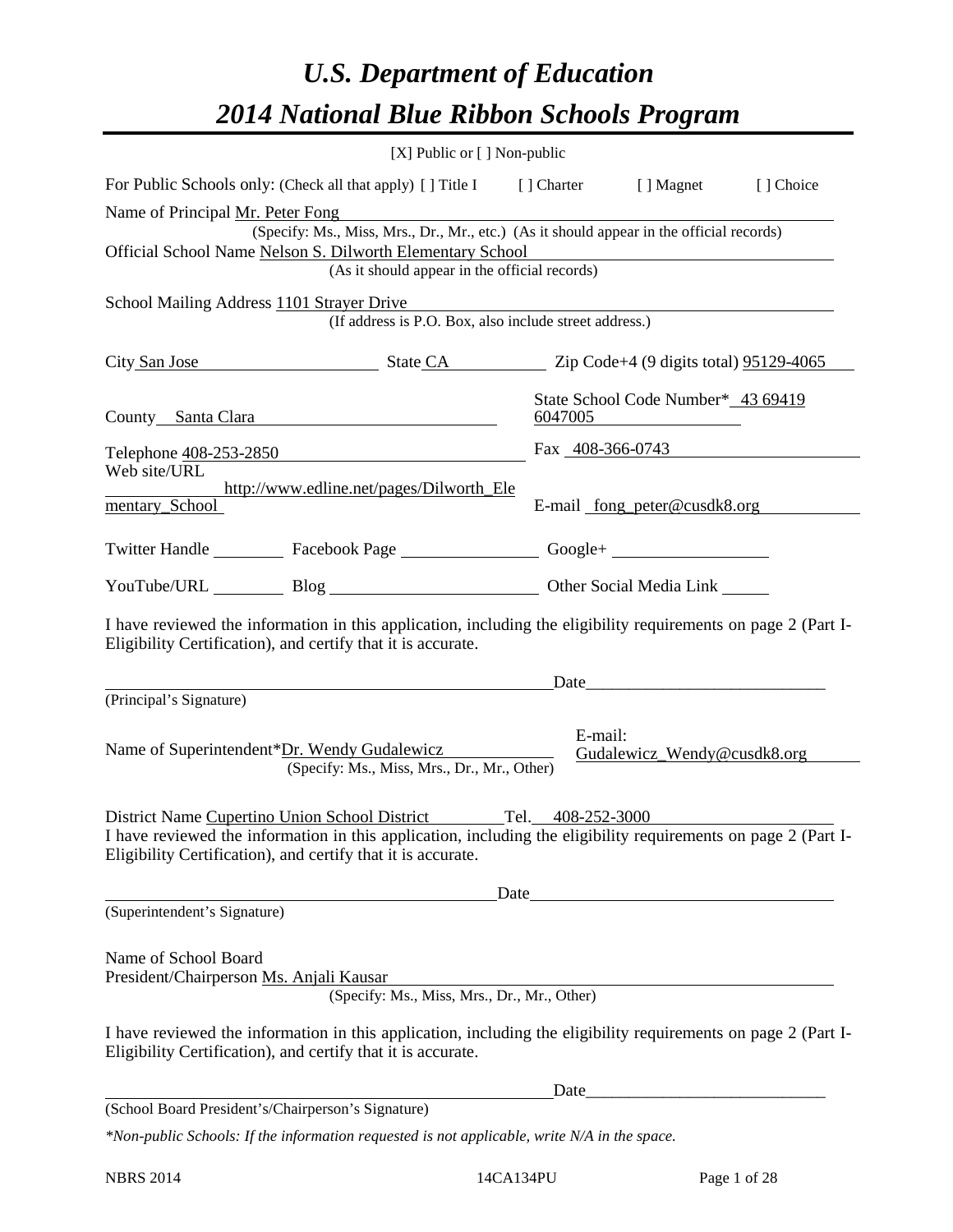#### **Include this page in the school's application as page 2.**

The signatures on the first page of this application (cover page) certify that each of the statements below concerning the school's eligibility and compliance with U.S. Department of Education, Office for Civil Rights (OCR) requirements is true and correct.

- 1. The school configuration includes one or more of grades K-12. (Schools on the same campus with one principal, even a K-12 school, must apply as an entire school.)
- 2. The school has made its Annual Measurable Objectives (AMOs) or Adequate Yearly Progress (AYP) each year for the past two years and has not been identified by the state as "persistently dangerous" within the last two years.
- 3. To meet final eligibility, a public school must meet the state's AMOs or AYP requirements in the 2013-2014 school year and be certified by the state representative. Any status appeals must be resolved at least two weeks before the awards ceremony for the school to receive the award.
- 4. If the school includes grades 7 or higher, the school must have foreign language as a part of its curriculum.
- 5. The school has been in existence for five full years, that is, from at least September 2008 and each tested grade must have been part of the school for the past three years.
- 6. The nominated school has not received the National Blue Ribbon Schools award in the past five years: 2009, 2010, 2011, 2012, or 2013.
- 7. The nominated school has no history of testing irregularities, nor have charges of irregularities been brought against the school at the time of nomination. The U.S. Department of Education reserves the right to disqualify a school's application and/or rescind a school's award if irregularities are later discovered and proven by the state.
- 8. The nominated school or district is not refusing Office of Civil Rights (OCR) access to information necessary to investigate a civil rights complaint or to conduct a district-wide compliance review.
- 9. The OCR has not issued a violation letter of findings to the school district concluding that the nominated school or the district as a whole has violated one or more of the civil rights statutes. A violation letter of findings will not be considered outstanding if OCR has accepted a corrective action plan from the district to remedy the violation.
- 10. The U.S. Department of Justice does not have a pending suit alleging that the nominated school or the school district as a whole has violated one or more of the civil rights statutes or the Constitution's equal protection clause.
- 11. There are no findings of violations of the Individuals with Disabilities Education Act in a U.S. Department of Education monitoring report that apply to the school or school district in question; or if there are such findings, the state or district has corrected, or agreed to correct, the findings.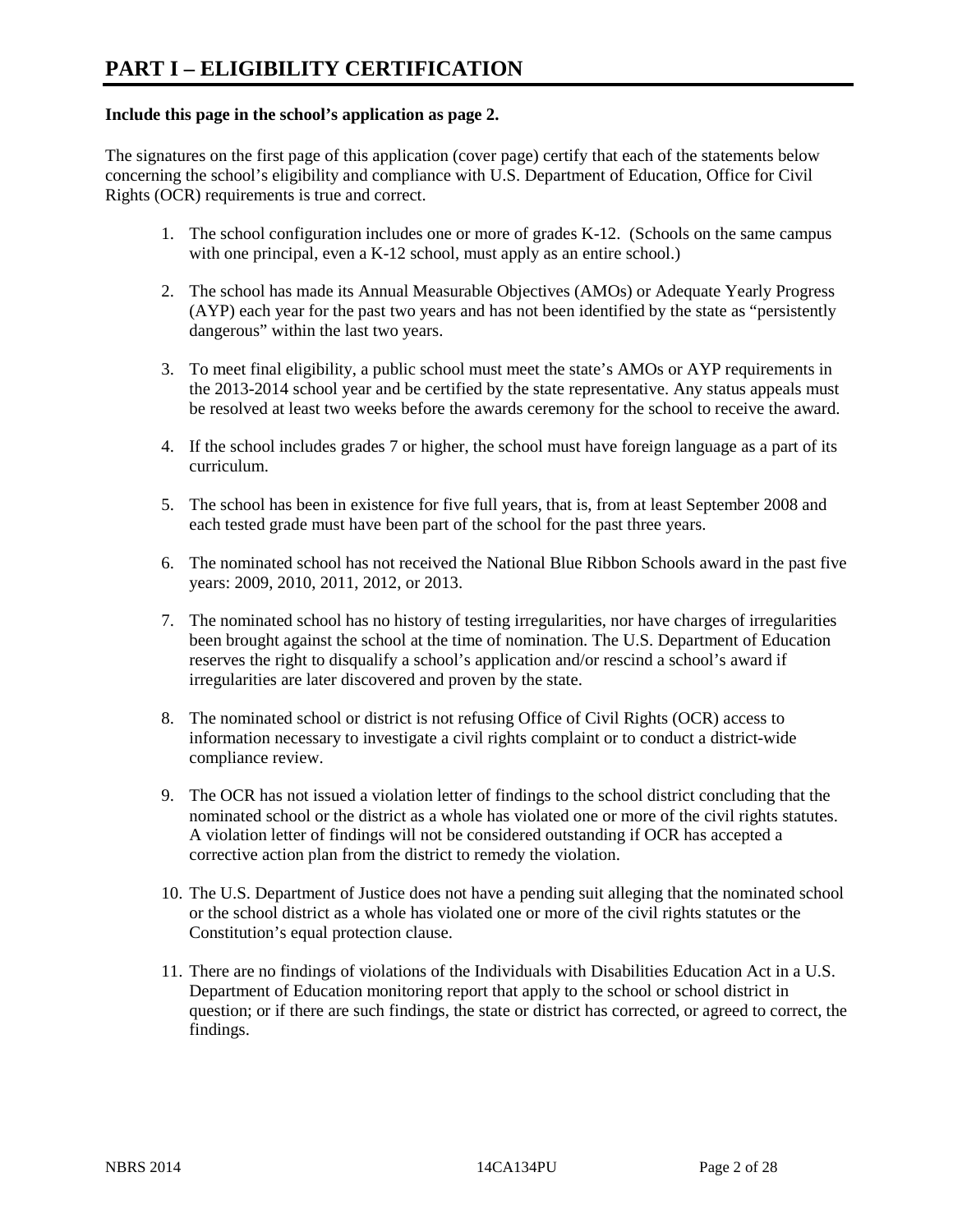# **PART II - DEMOGRAPHIC DATA**

#### **All data are the most recent year available.**

**DISTRICT** (Question 1 is not applicable to non-public schools)

| Number of schools in the district<br>(per district designation): | $20$ Elementary schools (includes K-8)<br>5 Middle/Junior high schools<br>0 High schools |
|------------------------------------------------------------------|------------------------------------------------------------------------------------------|
|                                                                  | $0 K-12$ schools                                                                         |

25 TOTAL

**SCHOOL** (To be completed by all schools)

- 2. Category that best describes the area where the school is located:
	- [] Urban or large central city
	- [ ] Suburban with characteristics typical of an urban area
	- [X] Suburban
	- [ ] Small city or town in a rural area
	- [ ] Rural
- 3. 2 Number of years the principal has been in her/his position at this school.
- 4. Number of students as of October 1 enrolled at each grade level or its equivalent in applying school:

| Grade                           | # of         | # of Females | <b>Grade Total</b> |
|---------------------------------|--------------|--------------|--------------------|
|                                 | <b>Males</b> |              |                    |
| <b>PreK</b>                     | 0            | $\theta$     | $\Omega$           |
| K                               | 34           | 29           | 63                 |
| $\mathbf{1}$                    | 43           | 27           | 70                 |
| $\boldsymbol{2}$                | 42           | 34           | 76                 |
| 3                               | 46           | 48           | 94                 |
| 4                               | 48           | 49           | 97                 |
| 5                               | 69           | 35           | 104                |
| 6                               | 0            | 0            | $\theta$           |
| 7                               | 0            | $\theta$     | 0                  |
| 8                               | 0            | 0            | 0                  |
| 9                               | 0            | 0            | 0                  |
| 10                              | 0            | $\Omega$     | 0                  |
| 11                              | 0            | 0            | 0                  |
| 12                              | 0            | $\Omega$     | 0                  |
| <b>Total</b><br><b>Students</b> | 282          | 222          | 504                |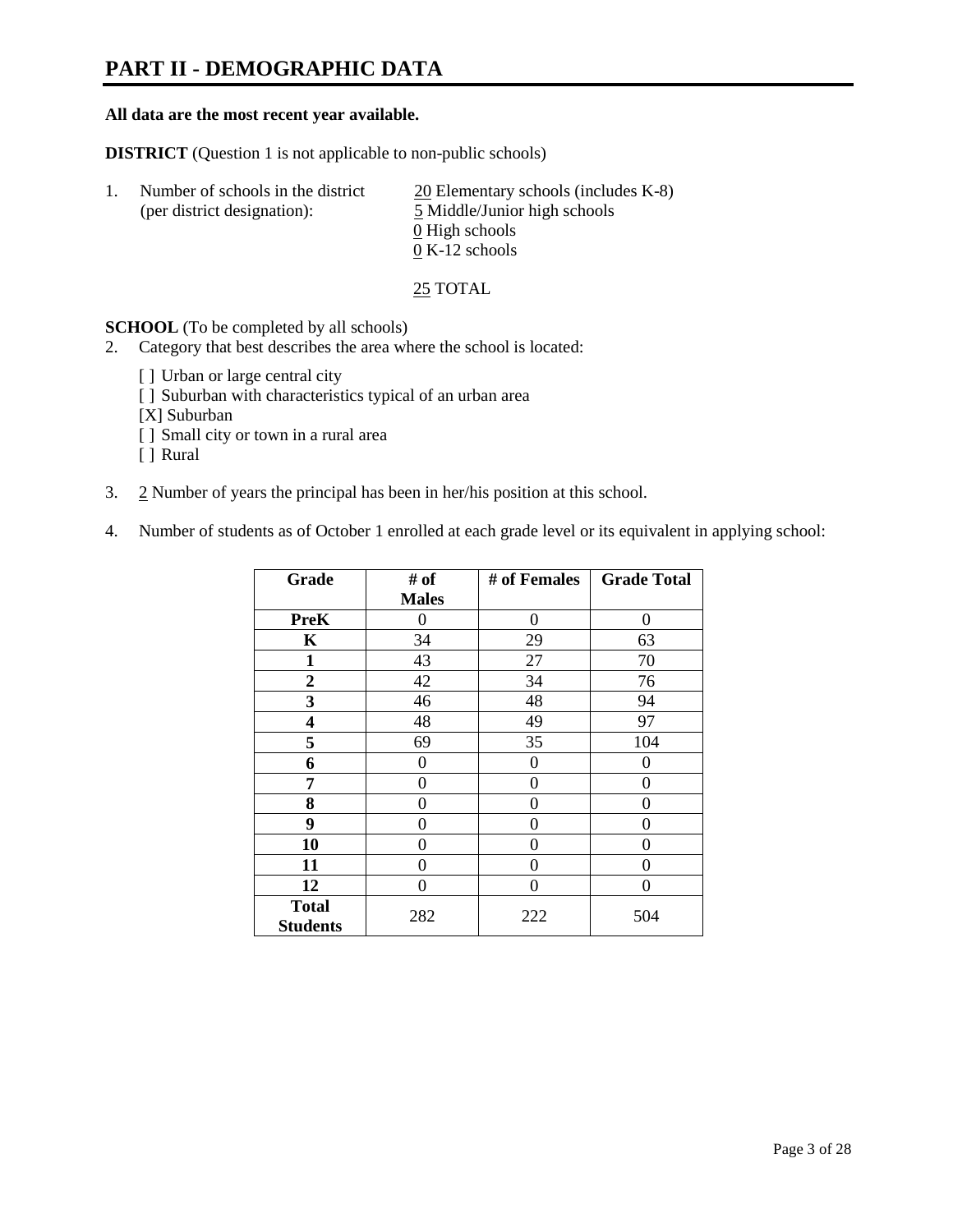the school: 92 % Asian

5. Racial/ethnic composition of  $\qquad \qquad \underline{0}$  % American Indian or Alaska Native 0 % Black or African American

- 0 % Hispanic or Latino
- 1 % Native Hawaiian or Other Pacific Islander
- 7 % White
- 0 % Two or more races
	- **100 % Total**

(Only these seven standard categories should be used to report the racial/ethnic composition of your school. The Final Guidance on Maintaining, Collecting, and Reporting Racial and Ethnic Data to the U.S. Department of Education published in the October 19, 2007 *Federal Register* provides definitions for each of the seven categories.)

6. Student turnover, or mobility rate, during the  $2012 - 2013$  year:  $8\%$ 

This rate should be calculated using the grid below. The answer to (6) is the mobility rate.

| <b>Steps For Determining Mobility Rate</b>         | Answer |
|----------------------------------------------------|--------|
| (1) Number of students who transferred to          |        |
| the school after October 1, 2012 until the         | 17     |
| end of the school year                             |        |
| (2) Number of students who transferred             |        |
| <i>from</i> the school after October 1, 2012 until | 17     |
| the end of the 2012-2013 school year               |        |
| (3) Total of all transferred students [sum of      | 34     |
| rows $(1)$ and $(2)$ ]                             |        |
| (4) Total number of students in the school as      | 433    |
| of October 1                                       |        |
| $(5)$ Total transferred students in row $(3)$      | 0.079  |
| divided by total students in row (4)               |        |
| $(6)$ Amount in row $(5)$ multiplied by 100        | 8      |

#### 7. English Language Learners (ELL) in the school:  $13\%$

65 Total number ELL

Number of non-English languages represented: 16 Specify non-English languages: Arabic, Bengali, Cantonese, Gujarati, Hindi, Indonesian, Japanese, Kannada, Korean, Mandarin (Putonghua), Marathi, Russian, Spanish, Tamil, Telugu, Urdu

8. Students eligible for free/reduced-priced meals:  $1\%$ 

Total number students who qualify:  $\frac{6}{6}$ 

If this method is not an accurate estimate of the percentage of students from low-income families, or the school does not participate in the free and reduced-priced school meals program, supply an accurate estimate and explain how the school calculated this estimate.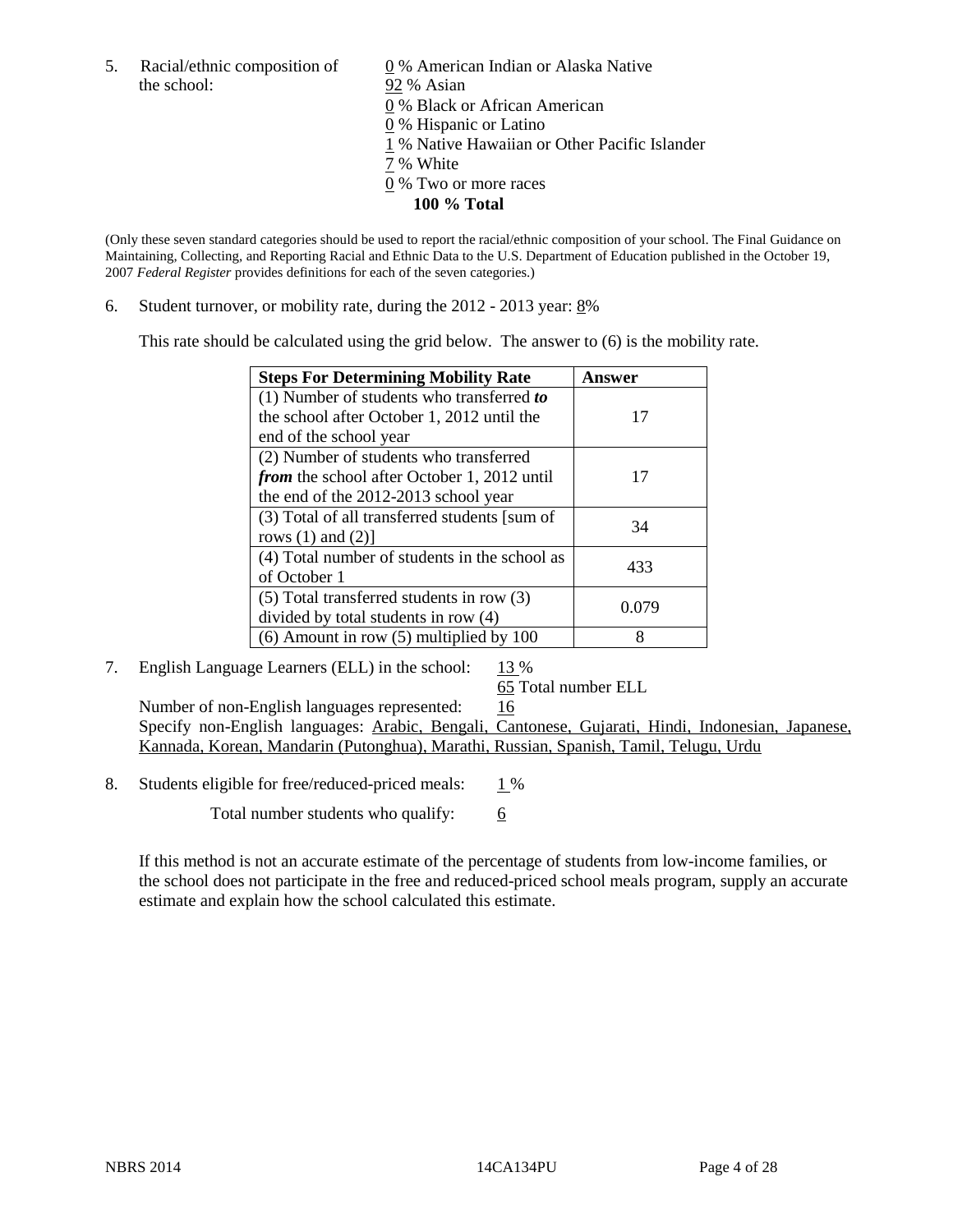# 36 Total number of students served

Indicate below the number of students with disabilities according to conditions designated in the Individuals with Disabilities Education Act. Do not add additional categories.

- 
- 
- 
- 
- 
- 
- 
- 23 Autism 0 Orthopedic Impairment<br>0 Deafness 0 Other Health Impaired 0 Other Health Impaired
- 0 Deaf-Blindness 1 Specific Learning Disability
- 1 Emotional Disturbance 8 Speech or Language Impairment
- 0 Hearing Impairment 0 Traumatic Brain Injury
- 2 Mental Retardation 0 Visual Impairment Including Blindness
- 1 Multiple Disabilities 0 Developmentally Delayed

10. Use Full-Time Equivalents (FTEs), rounded to nearest whole numeral, to indicate the number of personnel in each of the categories below:

|                                       | <b>Number of Staff</b> |
|---------------------------------------|------------------------|
| Administrators                        |                        |
| Classroom teachers                    | 21                     |
| Resource teachers/specialists         |                        |
| e.g., reading, math, science, special | 2                      |
| education, enrichment, technology,    |                        |
| art, music, physical education, etc.  |                        |
| Paraprofessionals                     | 16                     |
| Student support personnel             |                        |
| e.g., guidance counselors, behavior   |                        |
| interventionists, mental/physical     |                        |
| health service providers,             | $\mathfrak{D}$         |
| psychologists, family engagement      |                        |
| liaisons, career/college attainment   |                        |
| coaches, etc.                         |                        |
|                                       |                        |

11. Average student-classroom teacher ratio, that is, the number of students in the school divided by the FTE of classroom teachers, e.g.,  $22:1$   $24:1$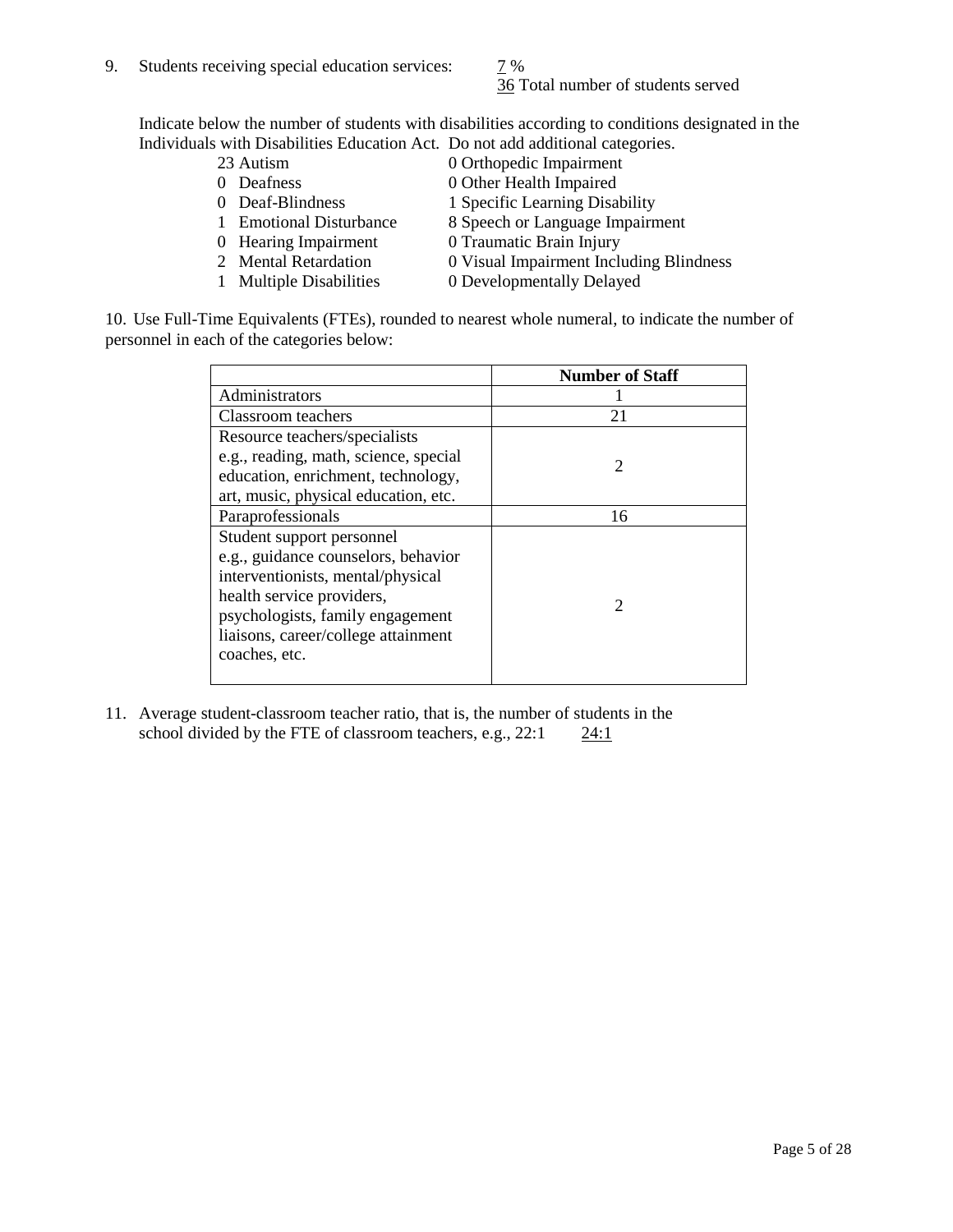12. Show daily student attendance rates. Only high schools need to supply yearly graduation rates.

| <b>Required Information</b> | 2012-2013 | 2011-2012 | 2010-2011 | 2009-2010 | 2008-2009 |
|-----------------------------|-----------|-----------|-----------|-----------|-----------|
| Daily student attendance    | 98%       | 98%       | 98%       | 98%       | 96%       |
| High school graduation rate | 0%        | 9%        | 0%        | 0%        | 0%        |

#### 13. **For schools ending in grade 12 (high schools)**

Show percentages to indicate the post-secondary status of students who graduated in Spring 2013

| <b>Post-Secondary Status</b>                  |    |
|-----------------------------------------------|----|
| Graduating class size                         |    |
| Enrolled in a 4-year college or university    | 0% |
| Enrolled in a community college               | 0% |
| Enrolled in career/technical training program | 0% |
| Found employment                              | 0% |
| Joined the military or other public service   | 0% |
| <b>Other</b>                                  | 2% |

14. Indicate whether your school has previously received a National Blue Ribbon Schools award. Yes  $No \underline{X}$ 

If yes, select the year in which your school received the award.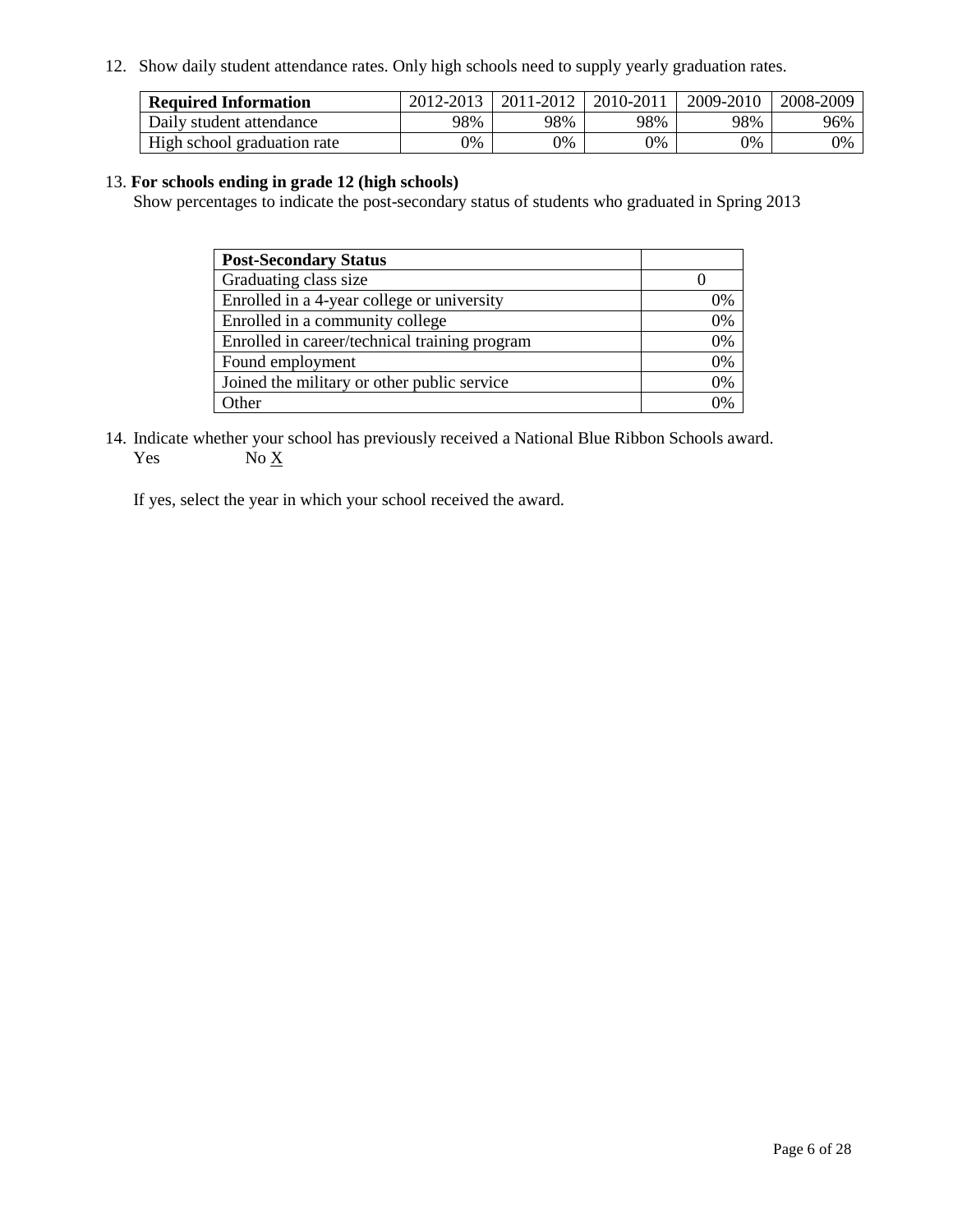# **PART III – SUMMARY**

The mission of the Cupertino Union School District is to provide a child-centered environment that cultivates character, fosters academic excellence, and embraces diversity. District families, community, and staff join as partners to develop creative, exemplary learners with the skills and enthusiasm to contribute to a constantly changing global society.

Dilworth School embraces the CUSD mission, as the Dilworth staff is committed to a child-centered, sound instructional program that emphasizes skill building, promotes the learning process, develops character education and provides a variety of opportunities for enrichment. Each student is considered a unique individual whose educational and social growth is nurtured and guided toward the goal of becoming a productive, responsible, and informed citizen in our society. There is continual communication and mutual support between staff and parents. Teachers collaborate in the development of curriculum, homework, and discipline policies. The School Site Council is an integral part of the planning process. Based on assessment data collected each year, Dilworth plans its program and staff development activities for the year. Adjustments are made based on data and documented need.

What makes us distinct is that we are one of the few neighborhood schools in an elite group of top performing schools in the state. While we have predominately high achieving students, we also have three moderate to severe special day classes that service the most needy students in our district. A majority of these students are on the autistic spectrum. We pride ourselves in providing an inclusive environment that meets their academic and social needs.

Dilworth is considered a Special Education Center for the district with 7% of the population receiving special education services. The school's special education services include three Special Day Classes (SDC) serving students with moderate to severe disabilities.

Dilworth Elementary School is one of twenty-five schools in the Cupertino Union School District. Dilworth serves a population of 504 students: 92% Asian, 7% Caucasian, and 1% Native Hawaiian or other Pacific Islander. Students who are non-English speaking or English Language Learners (ELL) are screened by the District English Language Development Department and their needs are met based on their individual language level. At Dilworth, 13% of the students are designated English Language Learners.

Since the inception of the statewide STAR test and API rankings, Dilworth has been recognized as a high performing neighborhood school, and we continue to meet our growth targets. In concert with academic focus, student's overall social and emotional needs are supported through classroom and school activities, as well as additional support services. We have also been recognized as a 2010 California Distinguished School.

Our staff is committed to serving the needs of every child at Dilworth School. A district psychologist, a speech and language therapist, a resource specialist and aide, a nurse, an adaptive physical education instructor, an occupational therapist, and a JFK counselor, serve students with special needs, as well as the general student population. There is strong communication among the specialists, the principal, and the classroom teachers, via the Intervention Strategy Team process. Programs are regularly modified to meet students' needs. Students with special needs are mainstreamed into the regular classroom program and receive support to achieve success. Using the Intervention Strategy Team process, the SDC staff and Resource Teacher provide assistance to the regular education staff in meeting the needs of all students. Decisions regarding the appropriate supplemental service(s), beyond the regular classroom, are made through a systematic process that includes the following, Teacher Team Meetings, Student Success Teams, Intervention Strategy Teams and Referral for Special Education Assessments.

There are 180 scheduled instructional days per year, which includes 36 early release days. Students in grades 1- 3 receive 300 instructional minutes per day. Students in grades 4 - 5 receive 330 instructional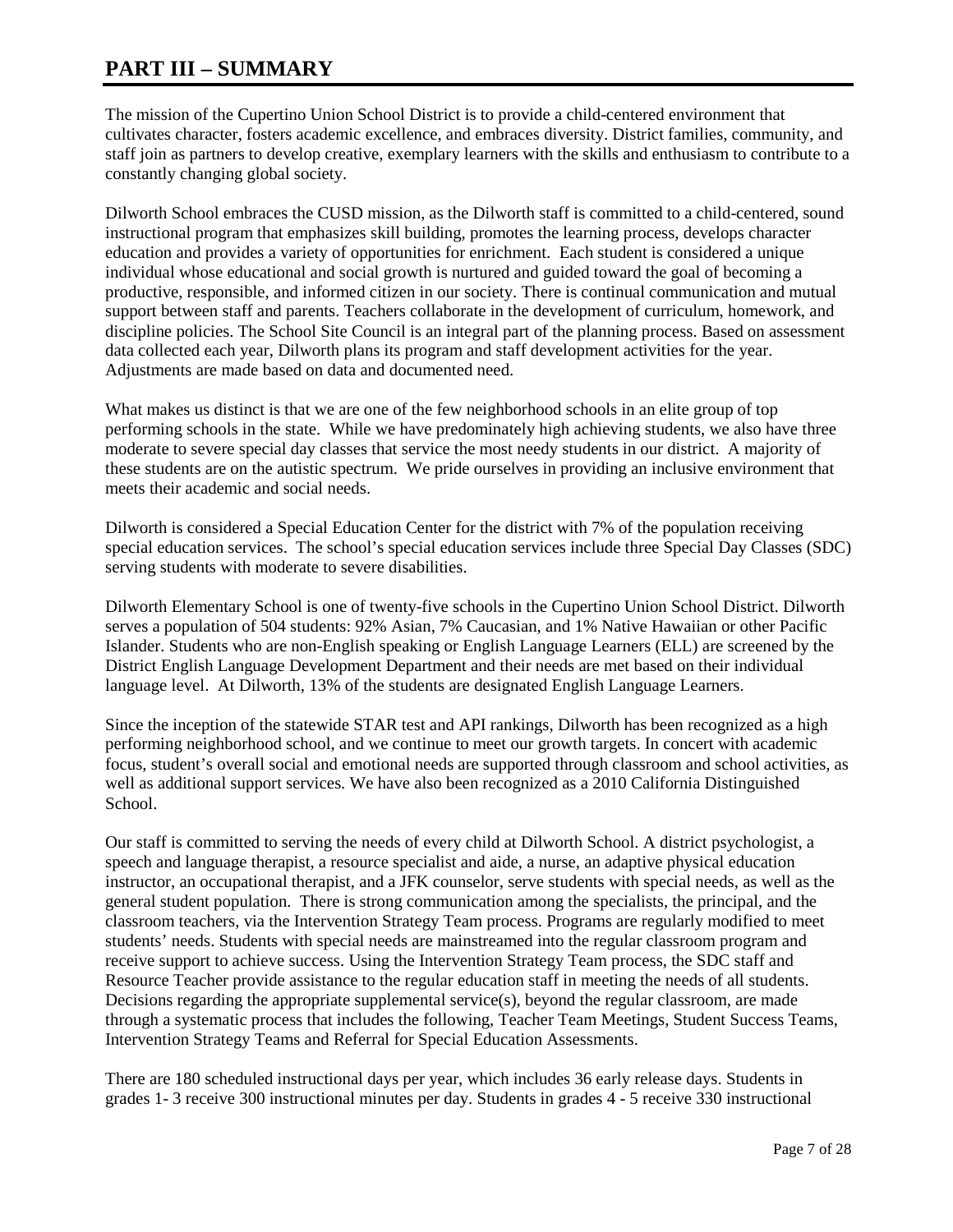minutes per day. Kindergarten students receive 205 instructional minutes. On minimum days, students in grades 1 - 5 receive 265 instructional minutes and Kindergarten receives 190.

Volunteerism is a great asset at Dilworth. Volunteers serve as traffic valets, field trip chaperones, aides in the classrooms, as well as provide support in our guided learning center, office, and playground. Room parents arrange for special occasions within the classrooms. Our Home and School Club is a very active organization with a tradition of organizing special events for socializing and fundraising to provide supplemental educational materials and personnel for the school.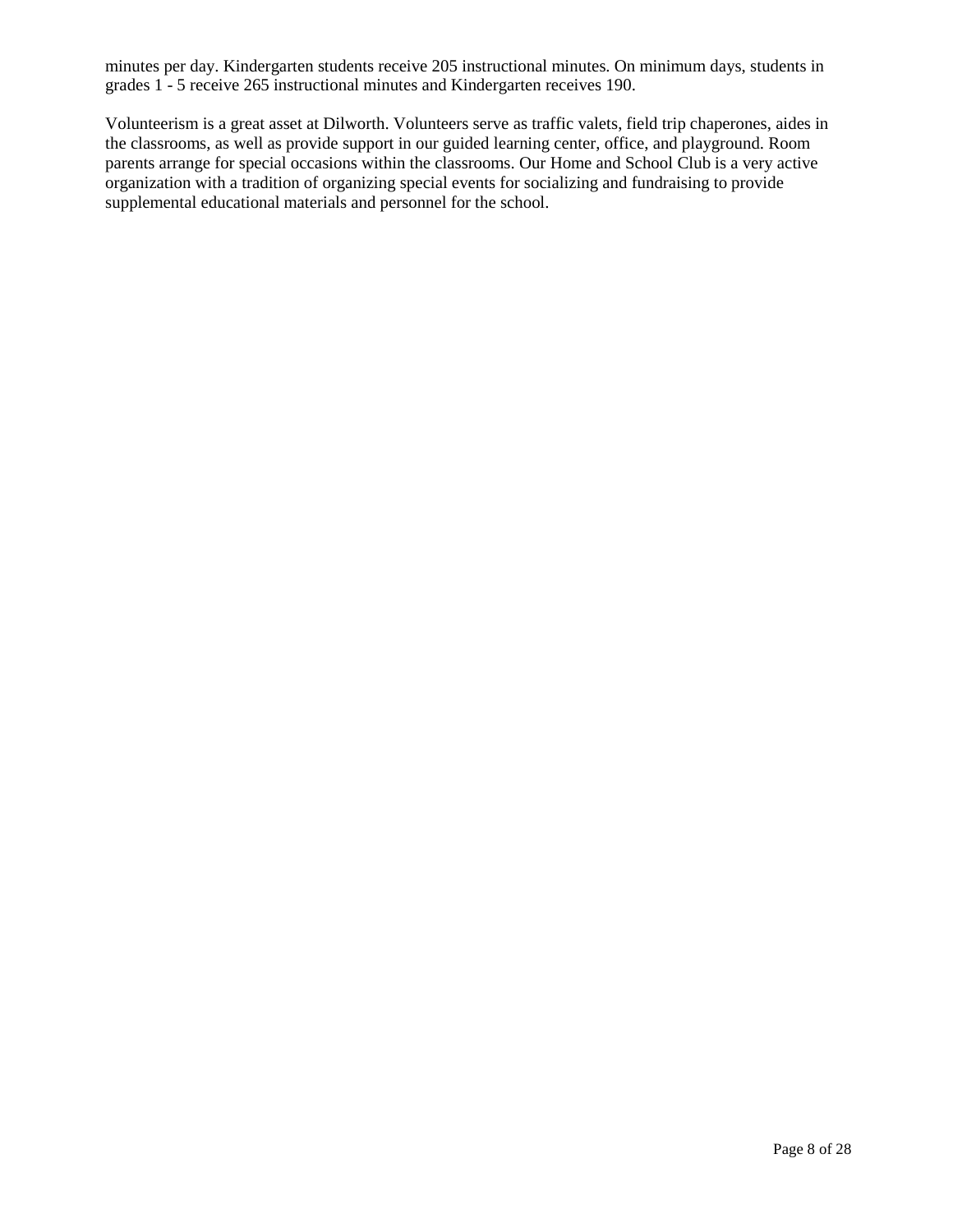#### **1. Assessment Results:**

The California Standards Tests (CST) are the standardized assessments designed for the state of California. The CST is a criterion-referenced test that was developed to measure student progress on the California State Standards. Scoring results are based on how a student performs on tasks related to the state content standards, and not based on how they perform compared to other students. The test is administered annually to students in grades two through five in the areas of English/Language Arts and Mathematics. In addition, fourth grade students are assessed in writing applications and fifth grade students are assessed in Science. Students' assessments are scored and results are reported in one of five performance levels: Advanced, Proficient, Basic, Below Basic, and Far Below Basic. At Dilworth, students who perform in the Advanced or Proficient range are considered to be meeting state standards, as well as district standards. Alternative assessments are available for students with special needs who qualify through the IEP process.

Standardized Testing and Reporting (STAR) results over the last five years in grades two through five show an increase in Advanced and Proficient students in both English/Language Arts and Mathematics. At the same time, Basic, Below Basic, and Far Below Basic scores have shown a decline. In English/Language Arts, Advanced and Proficient scores increased 1.6% over five years from 94.8% in 2009 to 96.4% in 2013. Basic, Below Basic, and Far Below Basic scores in English/Language Arts have declined from 5.2% in 2009 to 3.6% in 2013. In Mathematics, Advanced and Proficient scores increased 3.1% over five years from 95.4% in 2009 to 98.5% in 2013. Basic, Below Basic, and Far Below Basic scores in Mathematics have declined 3.1% over the last five years from 4.6% in 2009 to 1.5% in 2013.

Dilworth is a high-performing school. Proudly, Dilworth does not have an achievement gap between any of its significant sub groups. However, there continues to be a few students that perform below proficient and are considered academically at-risk. Dilworth has developed procedures and systems to monitor and target students performing in the Basic, Below Basic and Far Below Basic categories on the CST.

The trend of academic growth in both Mathematics and Language Arts has been consistent for a variety of reasons. Using STAR testing results and classroom benchmark assessments, individual teachers identify students in need of additional support. The classroom teacher puts in place specific interventions and strategies to provide the necessary support for those students. Students' progress is continuously monitored and adjustments are made based on needs. Differentiated instruction provided by classroom teachers not only benefits the students in need, but our high achieving students as well.

Grade levels meet and collaborate on a regular basis to not only help one another support struggling students, but to also share innovative teaching strategies for the classroom. Teachers attend professional development, conferences and committee meetings, and bring that information and best practices back to share with the entire staff.

Dilworth has several specialized programs designed to help all of our students. One of our programs that support struggling students is our Jumpstart Intervention program. This fifteen-year old program is unique to Dilworth, and services approximately 25-30 students per year. Dilworth Jumpstart is a six-week pull out reading program that is conducted during the school day. Through collaboration between the coordinator and the classroom teacher, it is determined what the focus/goals will be for each individual student. These goals are met through one on one guided reading and writing and/or small reading groups. Dilworth has an on-site Resource Specialist one day a week and an Instructional Assistant five days a week. This team works with identified students with special needs. These students can receive services either in the classroom or the resource room. Our Morning Enrichment program is an intellectually challenging and developmentally appropriate academic program that offers opportunities for social and developmental growth, as well as provides an outlet for creative thinking and self-expression. This program is offered to fourth and fifth graders that are high achieving or might benefit from working in a collaborative, creative group setting. We service approximately 75 students each school year in two fifteen-week sessions.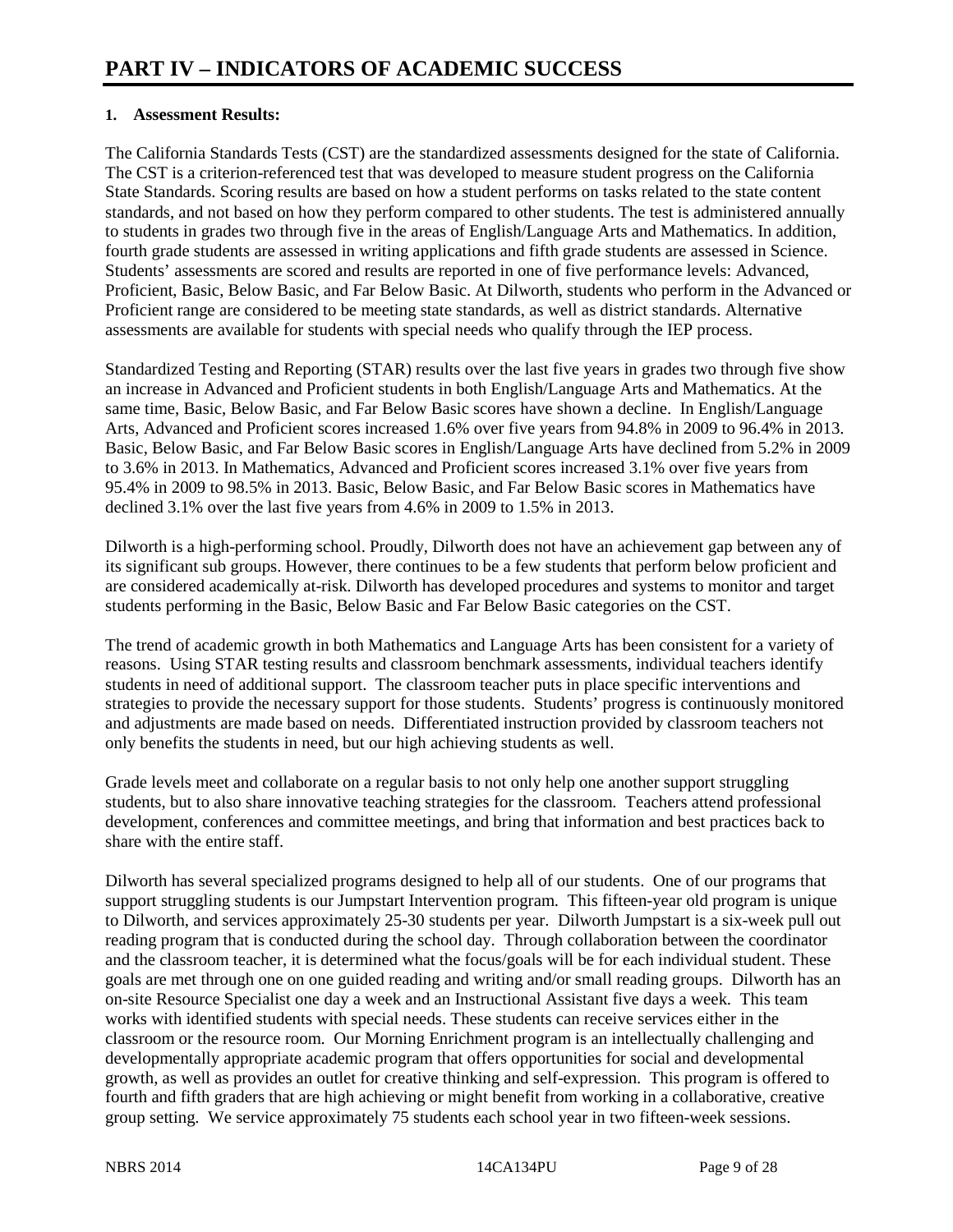Another contributing factor to our overall academic growth are the extra-curricular programs we offer that foster social and emotional growth, as well as a sense of community. Some examples of these programs include, but are not limited to; a lunch time math club, an after school book club, our school-wide news program called Dilworth Dragon TV (DDTV), our recycling program, our annual charity event- Dare to Care, and our Students Helping Students volunteer program. As stated in "Closing California's Academic Achievement Gap", schools must strive to provide a learning environment that "promotes a sense of belonging, and fosters strong, positive relationships among students, among school staff, and between the school and home community."

#### **2. Using Assessment Results:**

Dilworth Elementary follows a systematic approach in using assessment data to analyze and improve student performance. First, the individual teachers use a variety of formative and summative assessments to determine strengths and weaknesses of their students. Assessments used within classrooms include, but are not limited to; informal observations, rubrics, teacher and district provided assessments and student selfevaluations. Teachers meet with their grade level partners to analyze the collected data. Our Leadership Team surveys the staff as a whole to determine school-wide gaps in learning. The team designs staff development sessions focused on research based, data driven practices. For example, in January of 2013, the staff survey, along with student data, showed gaps in writing proficiency. As a result, an ongoing focus for our school site is improving our writing instruction. A second focus for our staff is the implementation of Common Core Standards. Our Curriculum Leadership Council (CLC) Team brings back updates and research to share with our staff to help guide us as we transition to Common Core Standards.

Dilworth has a process in place for students identified as at risk either through STAR testing or individualized teacher assessments. The process begins with the classroom teacher meeting with the Intervention Strategy Team (IST) that consists of our entire Special Education Team. Strategies are shared with the classroom teacher to help support the student. Ongoing data is collected on that student and if the interventions are not successful, then a Student Success Team (SST) meeting is held. Additional data is collected from the student's parents, and more interventions are put in place. Our goal is to provide successful strategies and interventions to support that teacher and student. If those are not successful, we move on with special education testing.

As stated earlier, Dilworth has specialized programs in place to assist both struggling students as well as those high achieving students. These programs include our Jumpstart Intervention program, our Resource Specialist Team and our Morning Enrichment program. These programs, along with the differentiated instruction provided in individual classrooms, help to support and improve student and school performance.

Parents are regularly informed of their child's progress in a variety of ways. These include, but are not limited to; progress reports, report cards, annual goal setting conferences, individual STAR reports, weekly Friday folder portfolios, school/district wide newsletters, classroom newsletters, and website updates. Regular updates are shared with our School Site Council and our Home and School Club parent organization.

### **3. Sharing Lessons Learned:**

Dilworth has a rich tradition of sharing its successes and strategies with others. As a recent 2010 California Distinguished School, Dilworth shared two of its signature practices with any interested educators via the Distinguished School's website.

Dilworth has actively participated in the Common Core State Standards professional development collaboration with the Santa Clara County Office of Education. Teacher representatives from Dilworth are part of the Curriculum Leadership Council and they have regularly attended ongoing trainings hosted by the County Office of Education to help equip teachers with the tools needed for transitioning to the new Common Core Standards. These trainings have produced exemplary teacher leaders who have been able to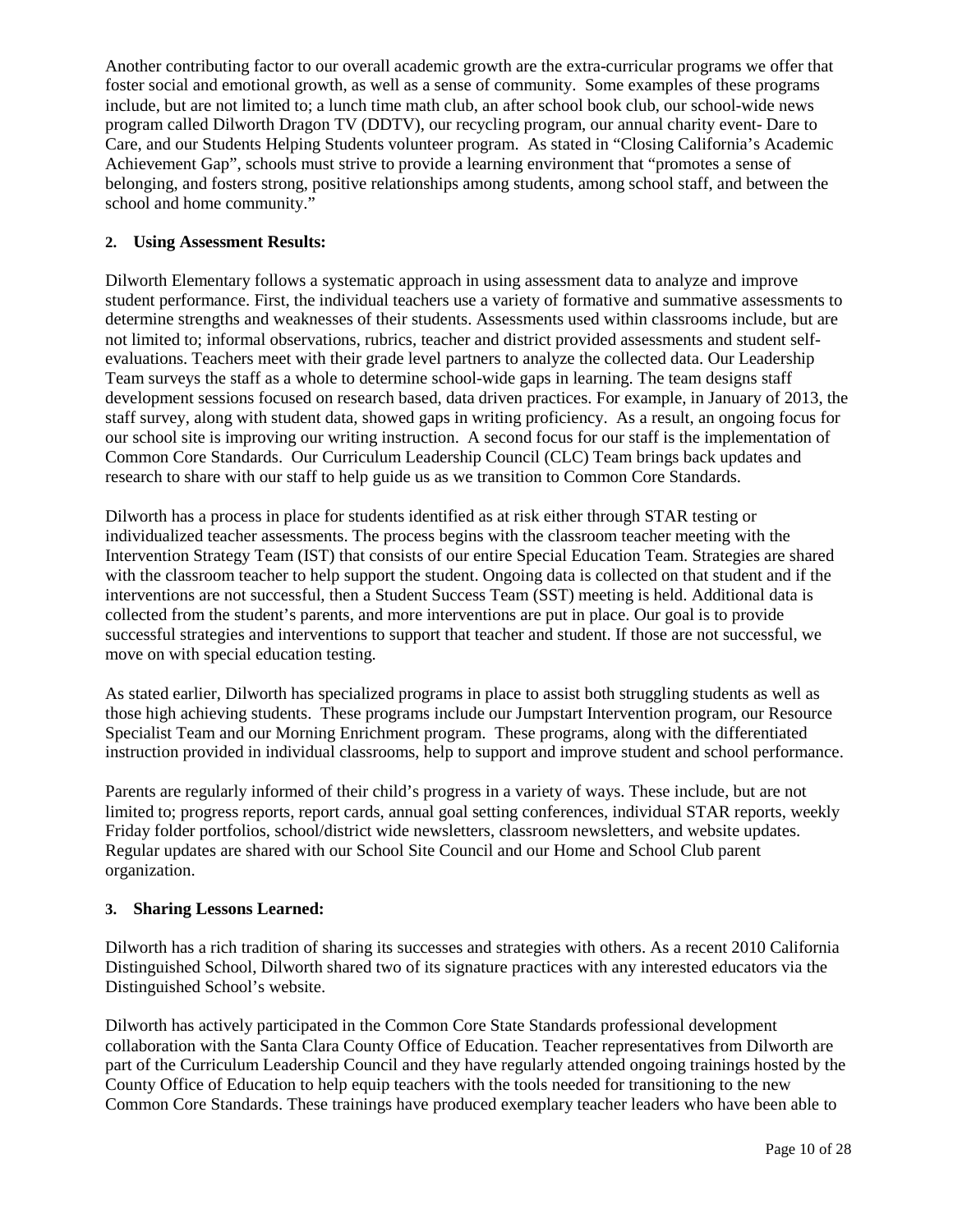bring back vital information and classroom strategies to share with the entire school site. Dilworth teachers have also been included in ongoing district trainings.

Additionally, new teachers at Dilworth Elementary participate in Cupertino Union School District's New Teacher Induction Program. New teachers are assigned a site mentor and have the opportunity to meet with other colleagues throughout the district. They meet on a monthly basis in professional learning communities for support and professional development. The New Teacher Induction Program also provides an opportunity for new teachers to shadow veteran teachers at various school campuses in the school district and to observe best practices.

As a participating school in the Silicon Valley Math Institute (SVMI) Collaborative, Dilworth has sent teachers to a week long summer session. This training helped them develop lessons for teaching mathematics. Sharing resources and training with other teachers has been done through on-site professional development. Several of our teachers have participated at the district level to assist colleagues at other school sites with using strategies such as Problem of the Month and Mathematics Assessment Resource Service (MARS) tasks as an assessment to inform instruction. Teachers from Dilworth have also participated as scoring leaders for MARS assessments. This mathematics performance based assessment is given each spring throughout our district.

Dilworth has two teachers that were selected by the district to act as our Cadre Leaders in both Mathematics and Language Arts. The main focus of these cadres is to create, share and help guide the entire school district through the implementation of the new Common Core Standards.

With the focus on 21st Century Learning, many classrooms are utilizing various social media platforms such as Twitter, Edmodo, Podcasts, Skype and blogs to share lessons and collaborate.

#### **4. Engaging Families and Community:**

Dilworth hosts a wide variety of community events in the hopes of involving as many families as possible in school-wide activities. These activities are both academically enriching, as well as socially and developmentally engaging. We strive to provide a learning environment that promotes a sense of belonging and fosters positive relationships between our parent community, students, and our staff.

One of our community-building events is our annual Dilworth Walkaround. This forty-year old tradition is one event where students, teachers, staff, families and alumni come to support Dilworth School. This event is held early in the school year and promotes bonding, camaraderie, and is just plain fun. Walkaround raises funds to support various programs throughout Dilworth. It has become an integral part of the culture of our school.

A second community-building event held yearly at Dilworth is our International Tasting Night. Families bring cultural dishes to share with everyone. We all gather to eat, enjoy one another's company, and learn about the various cultures in our school. An event like this promotes acceptance and tolerance in an inclusive and fun environment.

One of newest and most engaging community events is our annual Dare to Care charity event. This student driven event is designed and led by the fifth graders. Collaborating for a greater cause, fifth grade students use a variety of skills to organize an event that supports disadvantaged families who are in need of clothing and toys each holiday season. The rationale for developing this practice is to impart empathy and compassion for others.

These three events, along with many others held at Dilworth School, foster a sense of community, provide a safe and caring environment for students, instill compassion, build character and selflessness, all of which help to support the social and emotional growth of all of our students.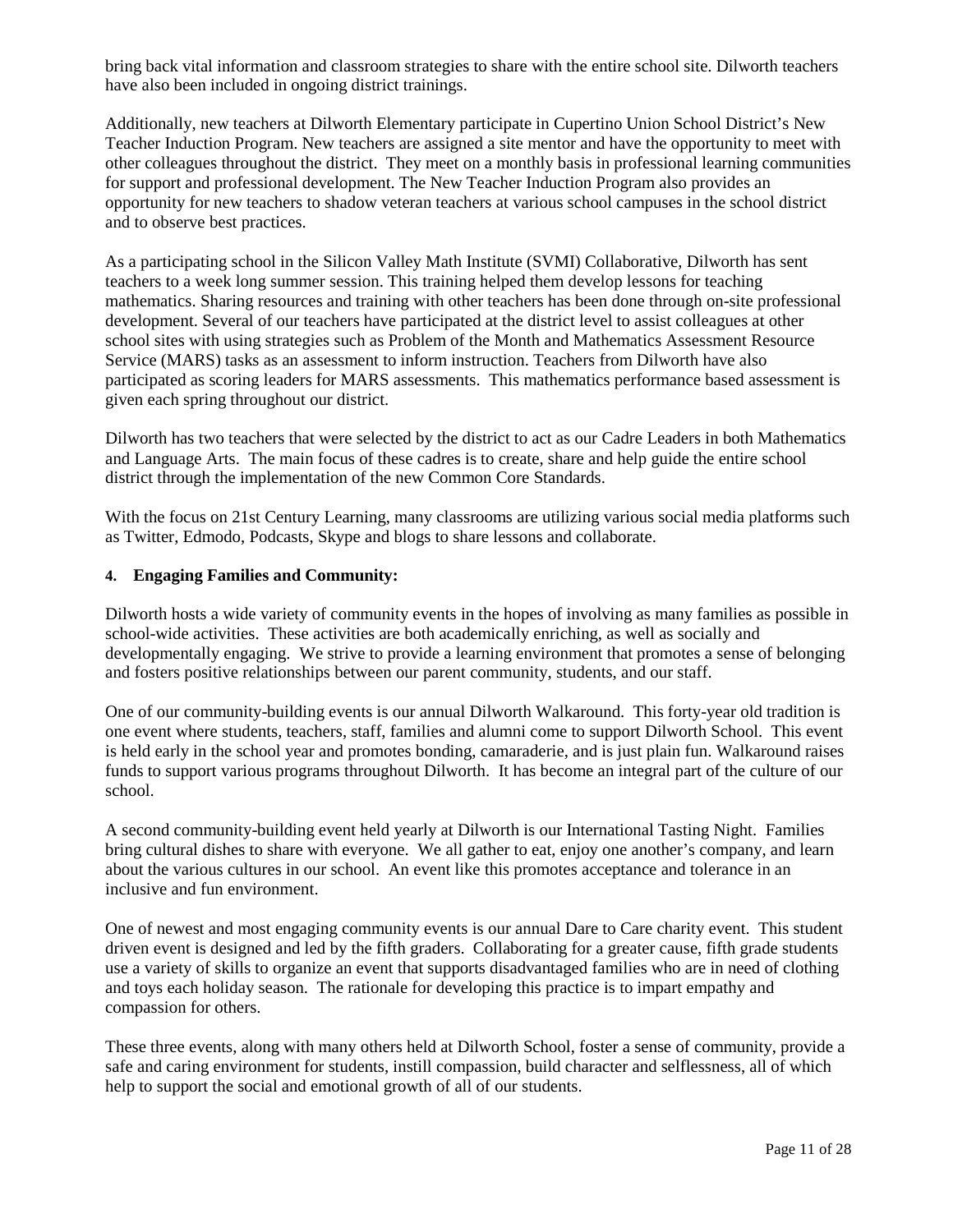## **1. Curriculum:**

Aligned with the California State Standards, Dilworth's core curriculum is designed to provide students with a well-rounded education. Dilworth Staff and Community are currently focused on the transition from state curricular standards to the Common Core Standards, in an effort to strengthen overall student achievement in all aspects of the curriculum.

The English/Language Arts curriculum used by Dilworth is Houghton Mifflin Reading. This program closely follows the guidelines set by the California State Standards. We enhance our English/Language Arts program by using literature circles, small group instruction, the Step Up to Writing program, phonics, running records, reader's/writer's workshops, reader's theater, reading comprehension strategies, as well as our Jumpstart Intervention program.

Dilworth uses the Houghton Mifflin math adoption to align with state standards. We also incorporate handson math instruction, the use of manipulatives, math centers, Problem of the Month and MARS assessments.

The science program used by Dilworth is Foss by Lawrence Hall of Science. The content and curriculum in this adoption is aligned with the California State Standards. The curriculum is delivered to students in a variety of methods. The Foss experiment kits allow students to investigate, apply, and observe science concepts in action. Field trips that correlate to the standards also give students differentiated learning opportunities.

Dilworth adopted the Scott Foresman Social Studies California Edition curriculum by Pearson. This program focuses on chronological and spatial thinking, research, evidence, point of view, and historical interpretation. On-site interactive simulations, field trips, and assemblies help to support our social studies instruction.

Our upper grade students benefit from a district provided music curriculum taught by a credentialed music teacher. Primary students participate in weekly music classes, as well. Dilworth has a lunchtime chorus program and our chorus performs twice each school year. Both of our music programs focus on artistic perception, creative expression, basic music theory, and the opportunity for pure musical enjoyment. In addition to music instruction, most grade levels present at least one performance per school year. These performances include musicals, plays, mock trials and reader's theaters.

Dilworth prides itself on offering exceptional grade level opportunities that have become a part of our school culture. Each student at Dilworth knows that certain special events will happen when they reach each grade level. For example, kindergarten celebrates Dr. Seuss Read Across America Day, first grade celebrates the 100th day of school, second grade puts on a school-wide dragon parade celebrating Chinese New Year, third grade presents a Living History Day, fourth grade has a spectacular Gold Rush Day, and fifth grade organizes our Dare to Care charity event. These grade level events have become an integral part of the traditions and culture of Dilworth School.

Our upper grade physical education program is taught by a credentialed teacher and includes health and nutrition lessons. Our primary students participate in a weekly physical education program that is also supported by the classroom teacher. Both these programs are aligned with the five core standards that have been outlined by state standards. The district and school have also implemented wellness programs to support students. Some of the programs include: Project Cornerstone, Fit for Life, Too Good for Drugs, Here's looking at You, and the National Dairy Council's Healthy Choices, Healthy Me program.

Incorporating technology across the curriculum is a current focus for us at Dilworth. Teachers have attended a variety of conferences and district provided professional development opportunities. We have an iMac lab with enough desktops and laptops to service every classroom. Each classroom has some sort of projection device, to use in conjunction with an iPad, which digitally enhances instruction. We also have a laptop and an iPad cart available for use in each classroom.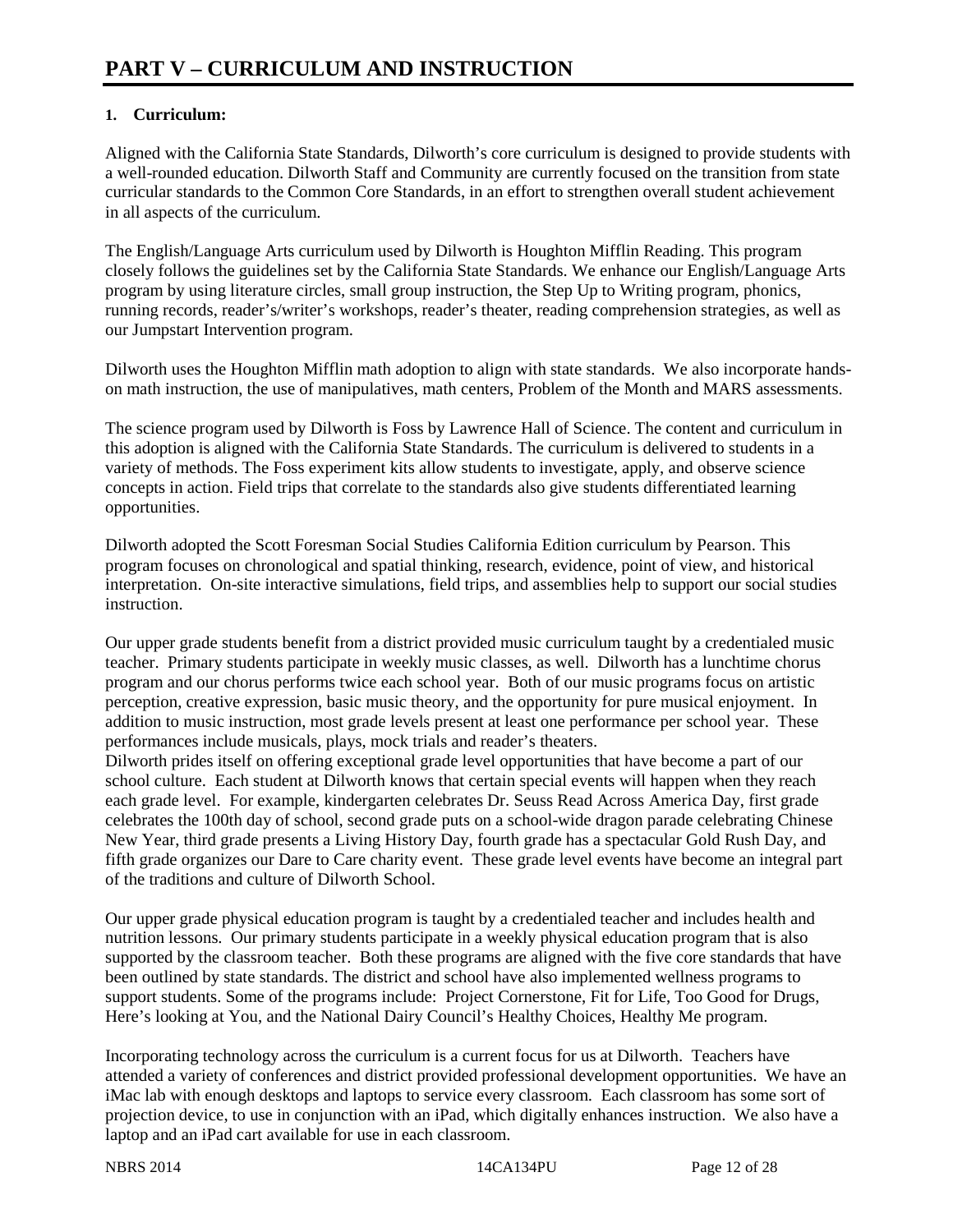#### **2. Reading/English:**

Reading instruction is viewed as an integral part of all curricular areas. In order to be successful in school, students must have a solid grasp of reading and comprehension. We work together to ensure that all students get the support and instruction they need to be successful readers.

Our primary staff has been trained in the use of Rigby reading assessments, phonics instruction, guided and shared reading. Guided reading groups and reader's workshop are two ways that reading instruction is presented. These provide teachers the opportunity to differentiate instruction to meet the needs of all students within the classroom.

Students are assessed individually to determine their reading level. They are then placed in flexible, guided reading groups where instruction can be delivered in a small group session and progress monitored. We have also engaged in Mosaic of Thought training in order to be using common vocabulary within our reading instruction throughout grade levels. Our students learn to make connections while reading, ask questions, infer, comprehend and become critical readers. Phonics instruction is also an important part of our lower grade reading instruction.

As our students move to upper grade, the reading program focuses on higher-level comprehension skills and critical thinking analysis. We achieve these skills through novel studies, creative book reports, small group "book clubs" and teaching/modeling the skill of retrieving and analyzing evidence from the text. Students lead and facilitate discussions in small groups to dig into the meaning of their chosen novels and they do this by using Bloom's Revised Taxonomy of Higher Level Thinking question stems, to lead them into a deeper understanding of the text. The students conclude their reading with a group project of their choosing such as a poster, a puppet show, a skit, advertisement or iMovie. Book club is a differentiated activity that allows readers of all levels to come together and work at their own pace.

Technology is integrated into the classroom with the use of iPads. Various iPad apps used are Nearpod, Reading A-Z, Time for Kids, and Storia. iPads are also used as a scanning device for 'QR' codes that will link students directly to a teacher chosen article or video to analyze a digital text.

As a staff, Dilworth has continuous discussions around reading instruction and best practices to provide our students with the most comprehensive reading program possible.

### **3. Mathematics:**

As we move forward during this shift to the Common Core Standards, our staff has found the need to heavily supplement our district math curriculum. We have attended many math trainings such as Marci Cook, math talks, MARS assessment and Problem of the Month. Through grade level collaborations, our staff has begun to evaluate and implement many new strategies to support this shift.

In our primary classrooms, students use manipulatives to show their understanding of various mathematical concepts. We use whole group instruction, small group instruction, and collaboration in which students are working with partners to solve a problem. Most teachers hold weekly math group rotations, which provide an opportunity for small group collaboration and instruction. Most classrooms have daily math talks where individual math concepts can be discussed and shared. Problem solving and critical thinking activities are presented daily to enhance mathematical thinking. The goal is that students understand mathematical concepts and are able to explain, as well as document, their thought process.

As students move to upper grade, the math program focuses not only on accurate calculations of math problems, but the ability to explain their thought process in math and requires students to express why they chose a specific strategy and how that strategy allowed them to solve the problem. We use our current math textbook, California Math, MARS assessments (task oriented assessments that require students to explain their thinking), Problem of the Month (math problems where students work in partners to solve multi-step real world problems and then explain their reasoning for their solution with the class), math games, and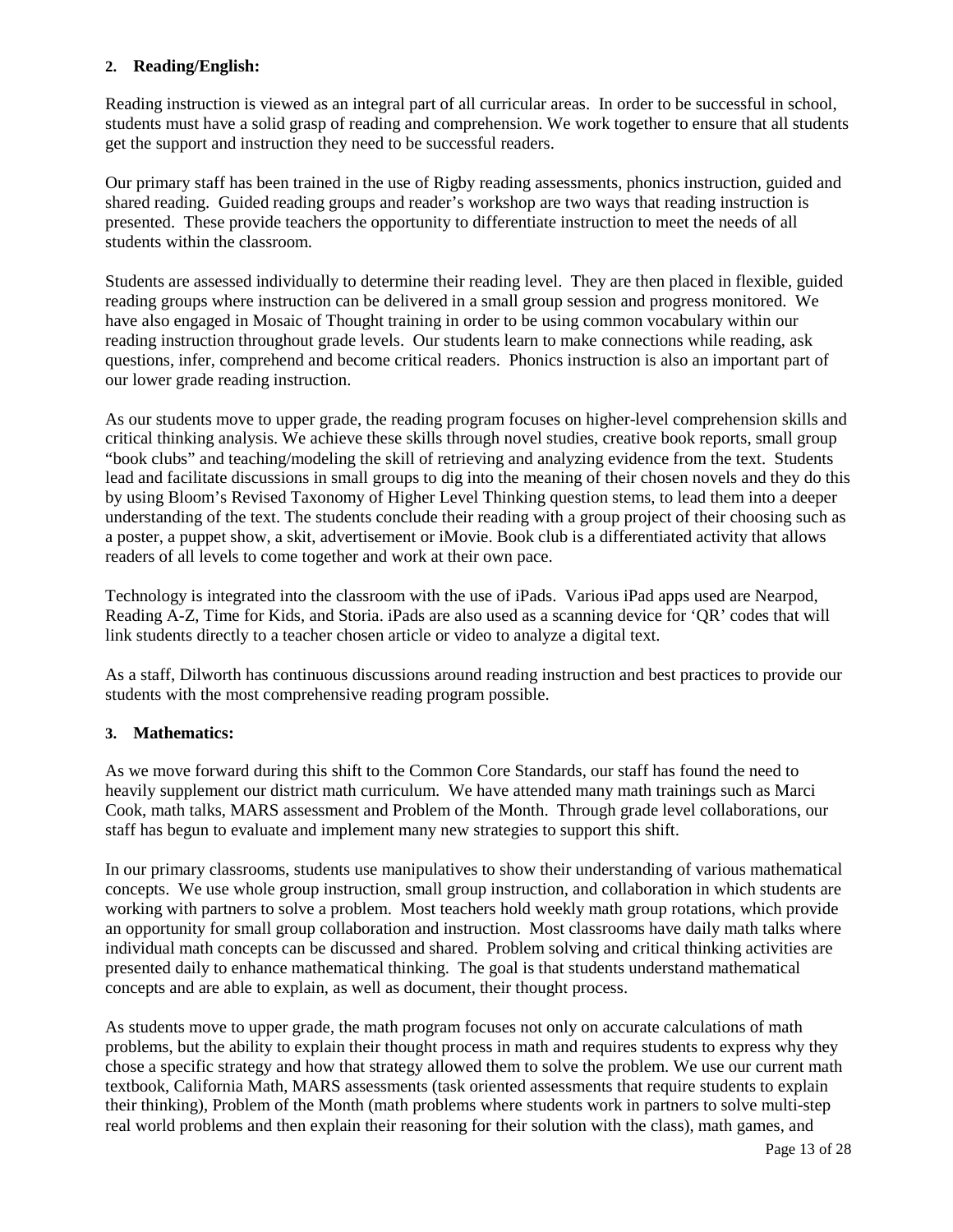math stations. We also incorporate a program called M3 that challenges students with more inquiry based learning and enrichment problems.

We incorporate technology using various applications on iPads to challenge students with mathematical games, as well as Mathletics (an online differentiated math program). Student's work is completed individually, in partners, and in small groups, depending on the lesson. Partner work and small groups allow us to differentiate learning by providing opportunities for high achieving students to be leaders, and allows students who need more help, to have peer support. Another program utilized is Ten Marks, which allows teachers to individualize assignments and differentiate questions to each student's level.

Our staff is committed to providing a comprehensive, collaborative and challenging math program that meets the needs of all our students.

#### **4. Additional Curriculum Area:**

As stated in our mission statement, Dilworth is committed to creating a child- centered environment with a sound instructional program that emphasizes skill building, promotes the learning process and provides a variety of opportunities for enrichment. Our state adopted Science curriculum, FOSS by Lawrence Hall of Science, along with our extracurricular opportunities, directly supports Dilworth's mission.

The content and curriculum in the FOSS adoption aligns with the California State Standards. The curriculum is delivered to students in a variety ways. The FOSS kits allow students to investigate, apply and observe science concepts in action. These activities give students differentiated learning opportunities. Grade levels teach three science modules a year covering Earth Science, Life Science and Physical Science.

We offer a variety of supplemental hands-on opportunities that directly support the science curriculum, while providing students with real life experiences. These opportunities include our school-wide recycling program, "Go Green", our community tree planting event with Our City Forest of San Jose, and our Dilworth Dragon Patch community garden. Along with these events, classrooms participate in field trips and assemblies that relate to the various science strands. Our fifth graders attend Science camp each year where they get to experience all three science strands in an amazing "outdoor" classroom environment. Our school offers a family Science Night and a Science Fair Night to further promote student interest in science.

Go Green not only teaches children respect for the environment, but also builds responsibility, as the daily recycling is handled by the students. Our recycling efforts have prevented approximately 50 plastic garbage bags per week from going to the landfill. Several years ago we teamed up with Our City Forest of San Jose to host a community tree-planting day. Parents, students and staff planted 30 trees around our campus and those trees were adopted and cared for by individual classrooms. We have designed and constructed a community garden that is located on our field. We host garden club meetings, as well as routine maintenance and clean up days. Classrooms have also adopted individual planting beds within the garden to supplement their science instruction. These opportunities, in conjunction with our strong science curriculum, help our students grow academically, as well as foster a sense of responsibility and respect for their environment.

#### **5. Instructional Methods:**

Collaboration is a vital strategy used by our entire staff. We collaborate as grade levels, across grade levels, and utilize all of our special resource support staff. Dilworth takes advantage of the fact that we are a small school with a small staff, and because of that, teachers and students are able to get to know one another on a more personal level. As a result, we are able to offer support to each and every one of our students on both an academic and emotional level.

In each of our classrooms, we provide a variety of strategies to help our struggling students, as well as our high achieving students. Small group instruction, differentiation, pull-out and push-in resource support, mainstreaming, and the sharing of successful lessons are utilized. In reading, we use guided reading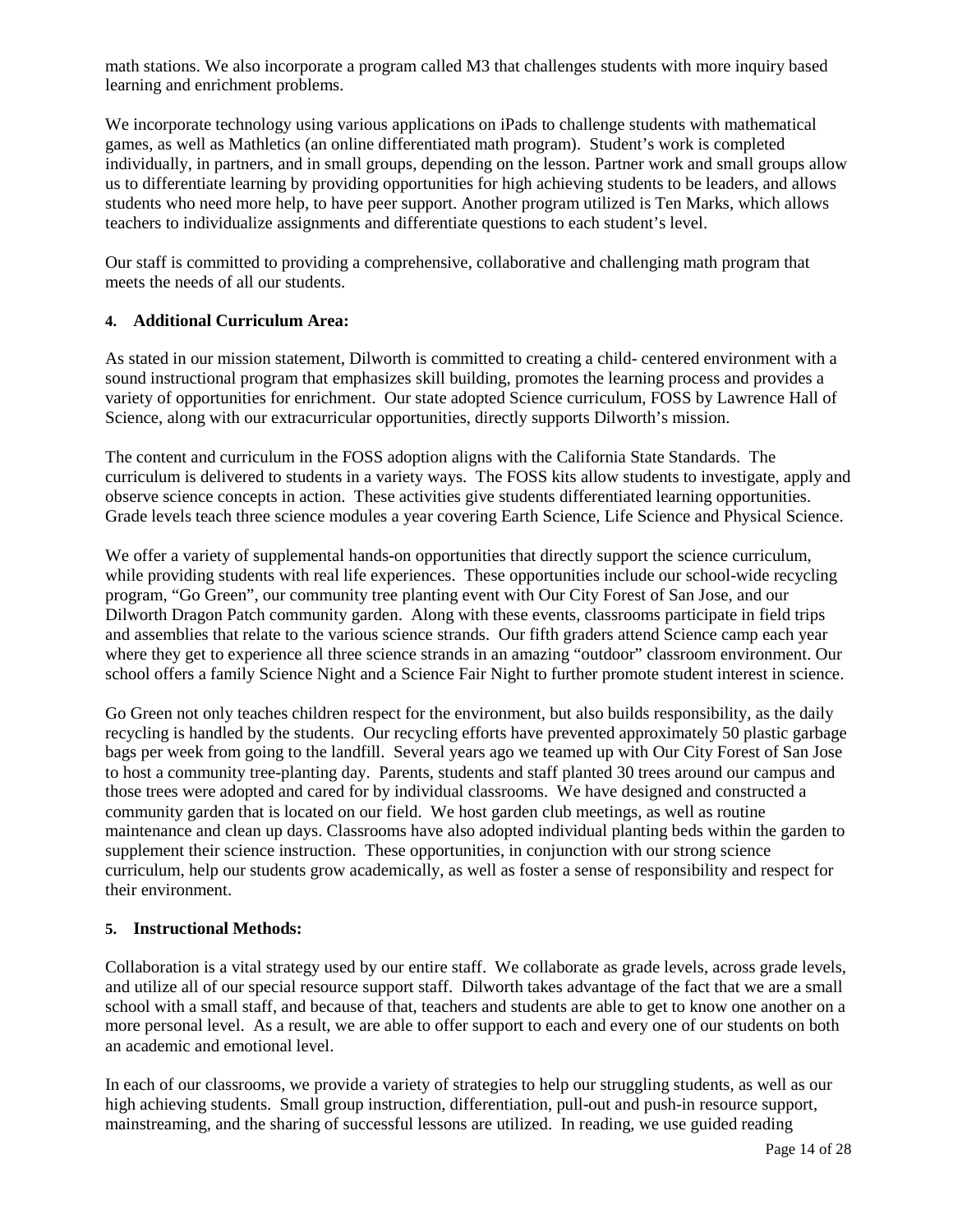instruction, shared reading, Mosaic of Thought, and our Jumpstart Intervention program. Step Up to Writing is the writing program we use to ensure strong writing skills across the curriculum. In math, we focus on hands-on learning and problem solving strategies to support instruction. In science and social studies, we engage in real life experiences as a way to make these subjects relevant. To round out our comprehensive curriculum, our students attend physical education, music and art classes.

Technology is incorporated throughout our curriculum and across all grade levels. It is used within individual classrooms, as well as in a lab setting. We encourage students to use technology to research, collaborate, construct, create and present.

As a staff, we continuously discuss and identify those students with special needs. Identified students struggle academically, as well as socially. We make a commitment as a staff to support and help each and every one of these students. Working as a team, we are better able to ensure that these children have a successful and productive experience at Dilworth.

#### **6. Professional Development:**

We are a high achieving neighborhood school where teachers are leaders, and strong professional development is a focus. Every Tuesday is an early release day for students, which gives the staff time for professional development and collaboration. We also have four staff Learning Days throughout the school year.

On our early release days, grade levels have the opportunity to collaborate and plan instruction. This is our time when we can share and learn from one another to better improve our teaching practice. Teachers share classroom assessments and data to re-evaluate and modify instruction in the classroom.

Dilworth is transitioning from the California State Standards to the new Common Core State Standards. Cupertino has a partnership with the Santa Clara County Office of Education. The County resource teachers work with our Instruction Department to create on-going professional development. Along with our principal, Dilworth has three teacher leaders who attend these trainings. In conjunction with the Dilworth Leadership Team, these teachers bring important information back to our staff.

We are a participating school in the Silicon Valley Math Initiative Collaborative. Two of our teachers participated at the district level to help teachers at other sites, as well as our own site, with using strategies such as Problem of the Month and MARS tasks for assessments. Our fifth grade team is being trained on how to score and analyze results for MARS tasks.

Teachers are encouraged to actively seek any professional development that will have a direct impact on their teaching skills and classroom instruction. Each year we have several teachers who attend the Santa Clara County Reading Association's Reading Conference. These teachers bring back ideas and lessons to enhance Language Arts instruction. Several teachers have attended Marci Cook workshops, as well as Marilyn Burn's training to improve math instruction.

Each school in the Cupertino Union School District has a Leadership Team. Our team is comprised of primary and upper grade teachers who meet on a monthly basis. The Leadership Team's role is to plan and facilitate meaningful professional development that guides our staff to meet the needs of our students.

#### **7. School Leadership**

Cupertino Union School District and Dilworth promote shared leadership. Shared leadership for us means providing a multitude of opportunities for professional growth and development amongst the entire staff. This results in a staff that is responsible for encouraging and pushing one another to take the lead in all the roles needed to successfully run an elementary school.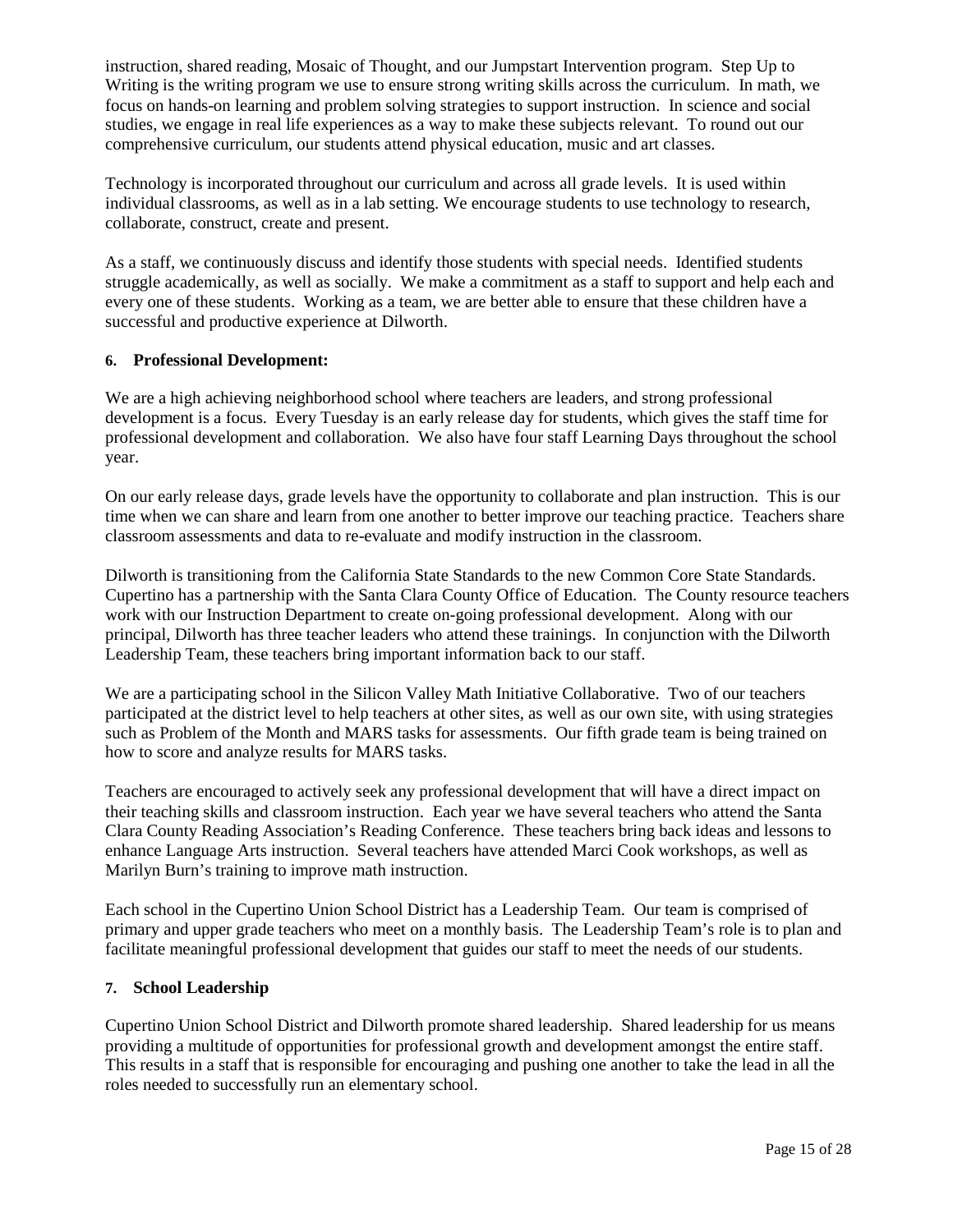Dilworth's teachers serve on many teams that work collaboratively with administration to ensure joint ownership and foster a student-centered culture. Two examples of these are our Faculty Advisory Committee (FAC) and our Leadership Team. Both of these teams are comprised of four staff members, representing all grade levels. Our FAC serves as the eyes, ears, heart and soul of the staff. They meet with the principal to creatively solve problems, provide input and help to develop school policies and procedures. They advise the principal of staff needs, draft our master calendar and create staff meeting agendas. Our Leadership Team plans the learning focus for staff development and Learning Days. Most importantly, the Leadership Team serves as the curriculum leaders for the school, as they assess staff needs and find, create and deliver invaluable professional development. Some of the other committees that our staff serve on are our Social Committee, Technology Team, Curriculum Leadership Council, Cadre Teams and as mentors for our Student Council.

Our school also has two groups where community and staff, together, provide leadership for the school. School Site Council, comprised of parents and staff members, oversees most aspects of the development and implementation of the School Plan. School Site Council funds provide the monetary support for almost all of our professional development, many student programs, technology and supplemental curriculum. The Home and School Club (HSC), also comprised of parents and staff, is another example of shared leadership. Our HSC graciously funds staffing, interventions, assemblies, technology, art and primary music and PE programs.

The role of the principal is to serve as the instructional leader. The administrator sits on all of our joint committees. The principal ensures a cohesive vision, equity of voice, and sets the conditions for teachers to be successful with their students. Facilitating shared ownership is another way the administration supports staff in the decision making process.

All of these components together support our vision of shared leadership, and in turn, has helped us to become one of the top performing neighborhood schools in the state of California.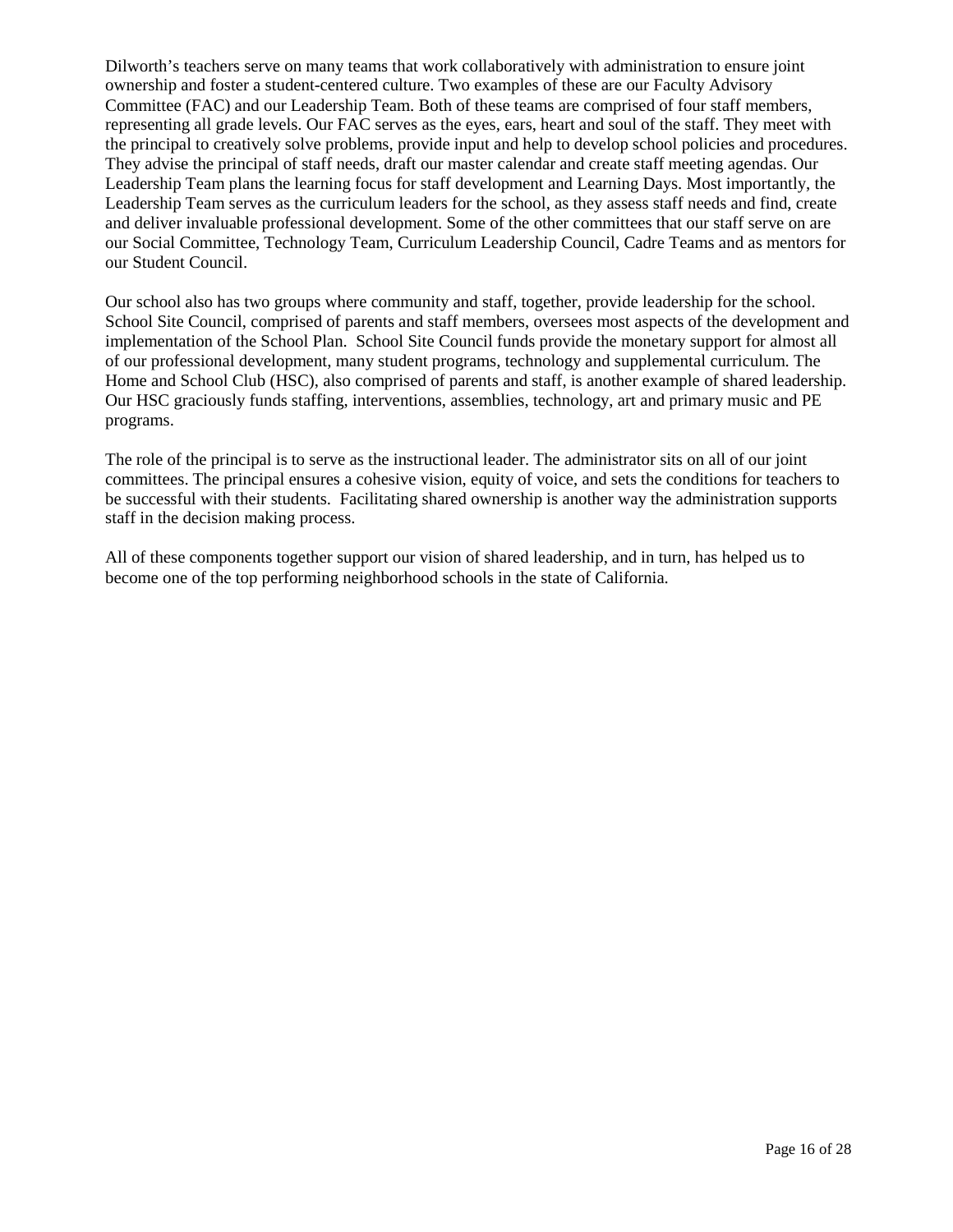**Subject:** <u>Math</u> **Test:** <u>CA STAR</u><br> **All Students Tested/Grade:** 3 **CA STAR**<br> **Edition/Publication** Publisher: State of CA

**All Students Tested/Grade:** 3 **Edition/Publication Year:** 2009

| School Year                      | 2012-2013      | 2011-2012      | 2010-2011      | 2009-2010 | 2008-2009      |
|----------------------------------|----------------|----------------|----------------|-----------|----------------|
| Testing month                    | May            | May            | May            | May       | May            |
| <b>SCHOOL SCORES*</b>            |                |                |                |           |                |
| % Proficient plus % Advanced     | 97             | 97             | 98             | 98        | 92             |
| % Advanced                       | 90             | 93             | 90             | 81        | 83             |
| Number of students tested        | 78             | 86             | 81             | 86        | 82             |
| Percent of total students tested | 100            | 100            | 99             | 100       | 100            |
| Number of students tested with   | $\overline{4}$ | $\overline{2}$ | $\overline{2}$ | 10        | 6              |
| alternative assessment           |                |                |                |           |                |
| % of students tested with        | 5              | $\overline{2}$ | $\overline{2}$ | 12        | $\overline{7}$ |
| alternative assessment           |                |                |                |           |                |
| <b>SUBGROUP SCORES</b>           |                |                |                |           |                |
| 1. Free and Reduced-Price        |                |                |                |           |                |
| Meals/Socio-Economic/            |                |                |                |           |                |
| <b>Disadvantaged Students</b>    |                |                |                |           |                |
| % Proficient plus % Advanced     |                |                |                |           |                |
| % Advanced                       |                |                |                |           |                |
| Number of students tested        |                |                |                |           |                |
| 2. Students receiving Special    |                |                |                |           |                |
| <b>Education</b>                 |                |                |                |           |                |
| % Proficient plus % Advanced     |                |                |                |           |                |
| % Advanced                       |                |                |                |           |                |
| Number of students tested        |                |                |                |           |                |
| 3. English Language Learner      |                |                |                |           |                |
| <b>Students</b>                  |                |                |                |           |                |
| % Proficient plus % Advanced     | 96             | 100            | 97             | 100       | 78             |
| % Advanced                       | 89             | 96             | 85             | 83        | 72             |
| Number of students tested        | 26             | 28             | 34             | 36        | 18             |
| 4. Hispanic or Latino            |                |                |                |           |                |
| <b>Students</b>                  |                |                |                |           |                |
| % Proficient plus % Advanced     |                |                |                |           |                |
| % Advanced                       |                |                |                |           |                |
| Number of students tested        |                |                |                |           |                |
| 5. African- American             |                |                |                |           |                |
| <b>Students</b>                  |                |                |                |           |                |
| % Proficient plus % Advanced     |                |                |                |           |                |
| % Advanced                       |                |                |                |           |                |
| Number of students tested        |                |                |                |           |                |
| <b>6. Asian Students</b>         |                |                |                |           |                |
| % Proficient plus % Advanced     | 97             | 98             | 99             | 99        | 96             |
| % Advanced                       | 92             | 94             | 92             | 85        | 88             |
| Number of students tested        | 73             | 79             | 74             | 74        | 73             |
| 7. American Indian or            |                |                |                |           |                |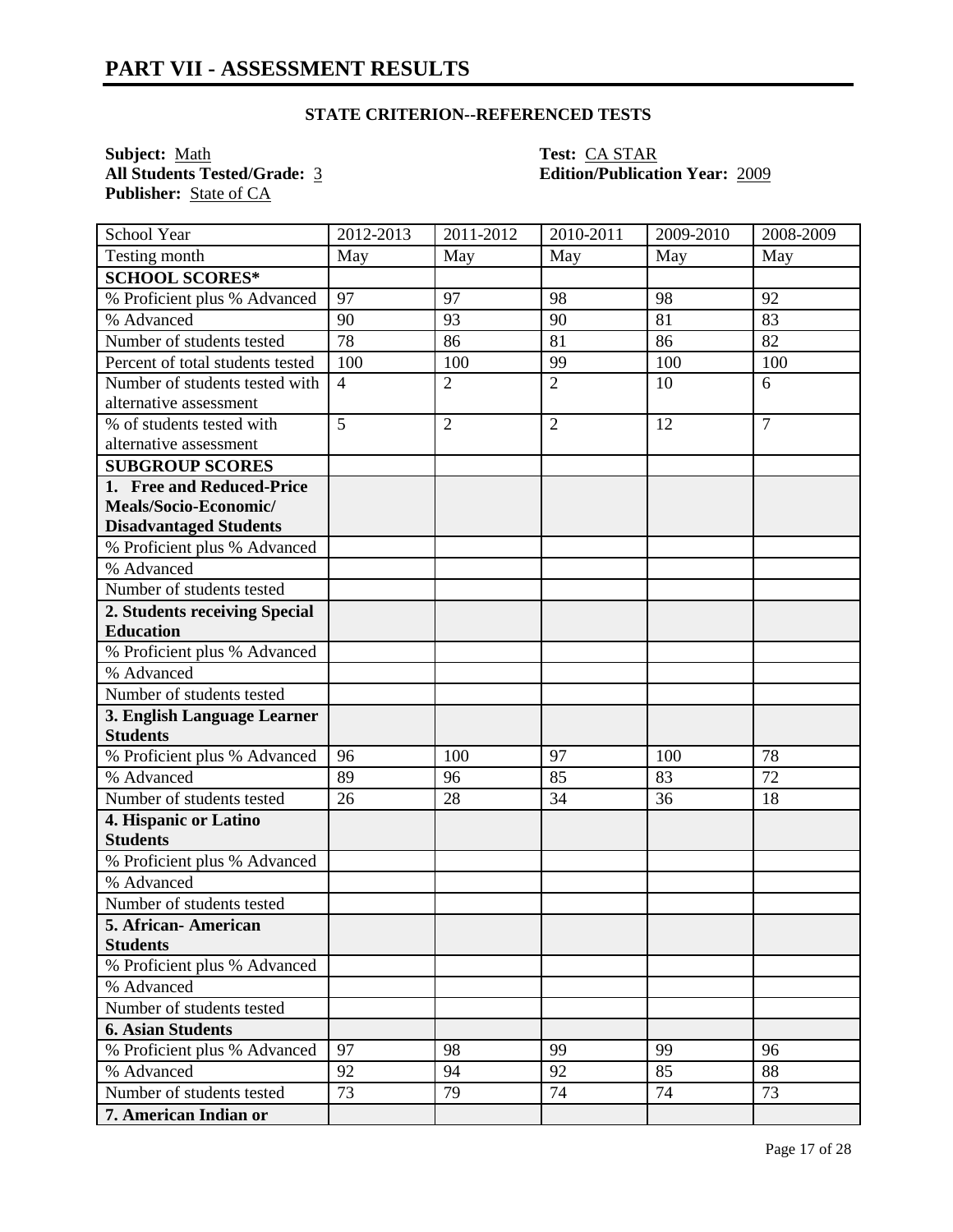| <b>Alaska Native Students</b>    |  |  |  |
|----------------------------------|--|--|--|
| % Proficient plus % Advanced     |  |  |  |
| % Advanced                       |  |  |  |
| Number of students tested        |  |  |  |
| 8. Native Hawaiian or other      |  |  |  |
| <b>Pacific Islander Students</b> |  |  |  |
| % Proficient plus % Advanced     |  |  |  |
| % Advanced                       |  |  |  |
| Number of students tested        |  |  |  |
| 9. White Students                |  |  |  |
| % Proficient plus % Advanced     |  |  |  |
| % Advanced                       |  |  |  |
| Number of students tested        |  |  |  |
| <b>10. Two or More Races</b>     |  |  |  |
| identified Students              |  |  |  |
| % Proficient plus % Advanced     |  |  |  |
| % Advanced                       |  |  |  |
| Number of students tested        |  |  |  |
| 11. Other 1: Other 1             |  |  |  |
| % Proficient plus % Advanced     |  |  |  |
| % Advanced                       |  |  |  |
| Number of students tested        |  |  |  |
| 12. Other 2: Other 2             |  |  |  |
| % Proficient plus % Advanced     |  |  |  |
| % Advanced                       |  |  |  |
| Number of students tested        |  |  |  |
| 13. Other 3: Other 3             |  |  |  |
| % Proficient plus % Advanced     |  |  |  |
| % Advanced                       |  |  |  |
| Number of students tested        |  |  |  |

**NOTES:** Dilworth is a proud neighborhood school that hosts three district-wide Moderate to Severe Special Day Classes. As a result, the percentage of students tested with an alternative assessment is greater than 2% of all students tested.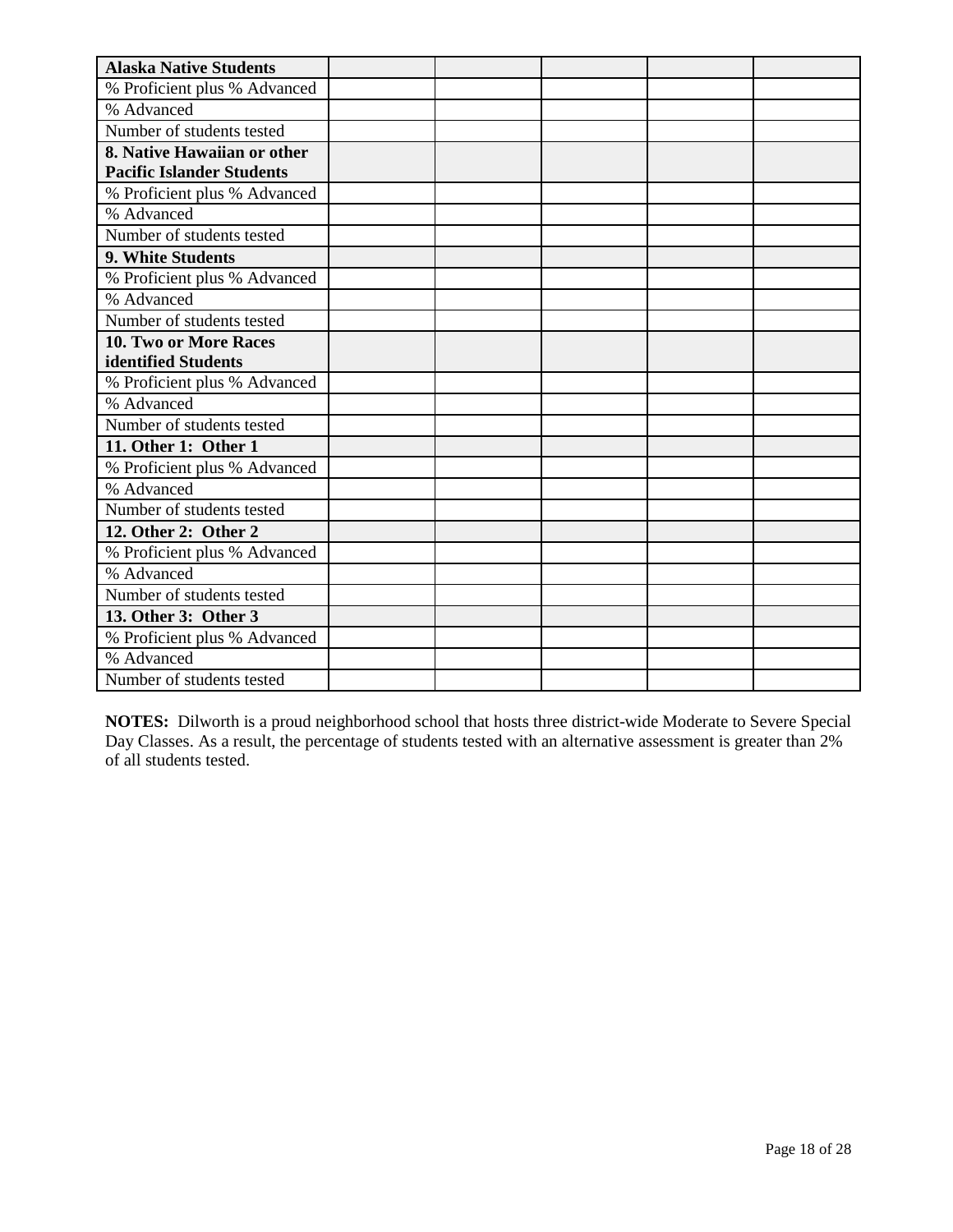**Subject:** <u>Math</u><br> **All Students Tested/Grade:** 4 **Test:** CA STAR<br> **Edition/Publication** Publisher: **State of CA** 

# **All Students Tested/Grade:** 4 **Edition/Publication Year:** 2009

| <b>School Year</b>               | 2012-2013      | 2011-2012 | 2010-2011      | 2009-2010       | 2008-2009      |
|----------------------------------|----------------|-----------|----------------|-----------------|----------------|
| Testing month                    | May            | May       | May            | May             | May            |
| <b>SCHOOL SCORES*</b>            |                |           |                |                 |                |
| % Proficient plus % Advanced     | 99             | 98        | 98             | 97              | 98             |
| % Advanced                       | 96             | 92        | 93             | 88              | 90             |
| Number of students tested        | 90             | 86        | 86             | 88              | 81             |
| Percent of total students tested | 100            | 100       | 99             | 100             | 99             |
| Number of students tested with   | $\overline{7}$ | 11        | 6              | 5               | $\overline{4}$ |
| alternative assessment           |                |           |                |                 |                |
| % of students tested with        | 8              | 13        | $\overline{7}$ | 6               | 5              |
| alternative assessment           |                |           |                |                 |                |
| <b>SUBGROUP SCORES</b>           |                |           |                |                 |                |
| 1. Free and Reduced-Price        |                |           |                |                 |                |
| Meals/Socio-Economic/            |                |           |                |                 |                |
| <b>Disadvantaged Students</b>    |                |           |                |                 |                |
| % Proficient plus % Advanced     |                |           |                |                 |                |
| % Advanced                       |                |           |                |                 |                |
| Number of students tested        |                |           |                |                 |                |
| 2. Students receiving Special    |                |           |                |                 |                |
| <b>Education</b>                 |                |           |                |                 |                |
| % Proficient plus % Advanced     |                |           |                |                 |                |
| % Advanced                       |                |           |                |                 |                |
| Number of students tested        |                |           |                |                 |                |
| 3. English Language Learner      |                |           |                |                 |                |
| <b>Students</b>                  |                |           |                |                 |                |
| % Proficient plus % Advanced     | 100            | 100       | 97             | 95              | 96             |
| % Advanced                       | 100            | 94        | 92             | $\overline{75}$ | 91             |
| Number of students tested        | 29             | 31        | 37             | 20              | 22             |
| 4. Hispanic or Latino            |                |           |                |                 |                |
| <b>Students</b>                  |                |           |                |                 |                |
| % Proficient plus % Advanced     |                |           |                |                 |                |
| % Advanced                       |                |           |                |                 |                |
| Number of students tested        |                |           |                |                 |                |
| 5. African-American              |                |           |                |                 |                |
| <b>Students</b>                  |                |           |                |                 |                |
| % Proficient plus % Advanced     |                |           |                |                 |                |
| % Advanced                       |                |           |                |                 |                |
| Number of students tested        |                |           |                |                 |                |
| <b>6. Asian Students</b>         |                |           |                |                 |                |
| % Proficient plus % Advanced     | 99             | 99        | 99             | 99              | 99             |
| % Advanced                       | 96             | 95        | 95             | 91              | 93             |
| Number of students tested        | 83             | 79        | 77             | 81              | 72             |
| 7. American Indian or            |                |           |                |                 |                |
| <b>Alaska Native Students</b>    |                |           |                |                 |                |
| % Proficient plus % Advanced     |                |           |                |                 |                |
| % Advanced                       |                |           |                |                 |                |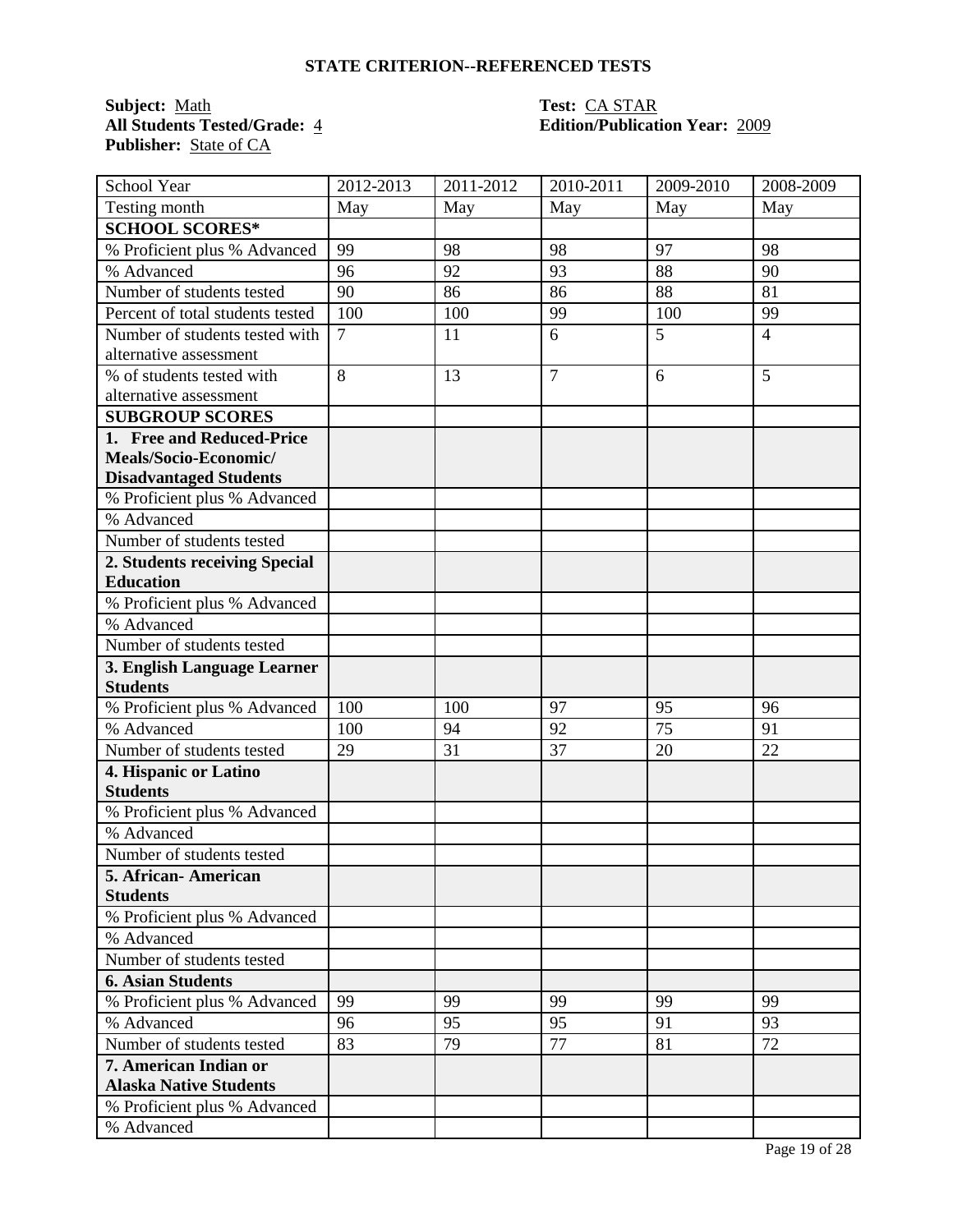| Number of students tested        |  |  |  |
|----------------------------------|--|--|--|
| 8. Native Hawaiian or other      |  |  |  |
| <b>Pacific Islander Students</b> |  |  |  |
| % Proficient plus % Advanced     |  |  |  |
| % Advanced                       |  |  |  |
| Number of students tested        |  |  |  |
| 9. White Students                |  |  |  |
| % Proficient plus % Advanced     |  |  |  |
| % Advanced                       |  |  |  |
| Number of students tested        |  |  |  |
| <b>10. Two or More Races</b>     |  |  |  |
| identified Students              |  |  |  |
| % Proficient plus % Advanced     |  |  |  |
| % Advanced                       |  |  |  |
| Number of students tested        |  |  |  |
| 11. Other 1: Other 1             |  |  |  |
| % Proficient plus % Advanced     |  |  |  |
| % Advanced                       |  |  |  |
| Number of students tested        |  |  |  |
| 12. Other 2: Other 2             |  |  |  |
| % Proficient plus % Advanced     |  |  |  |
| % Advanced                       |  |  |  |
| Number of students tested        |  |  |  |
| 13. Other 3: Other 3             |  |  |  |
| % Proficient plus % Advanced     |  |  |  |
| % Advanced                       |  |  |  |
| Number of students tested        |  |  |  |

**NOTES:** Dilworth is a proud neighborhood school that hosts three district-wide Moderate to Severe Special Day Classes. As a result, the percentage of students tested with an alternative assessment is greater than 2% of all students tested.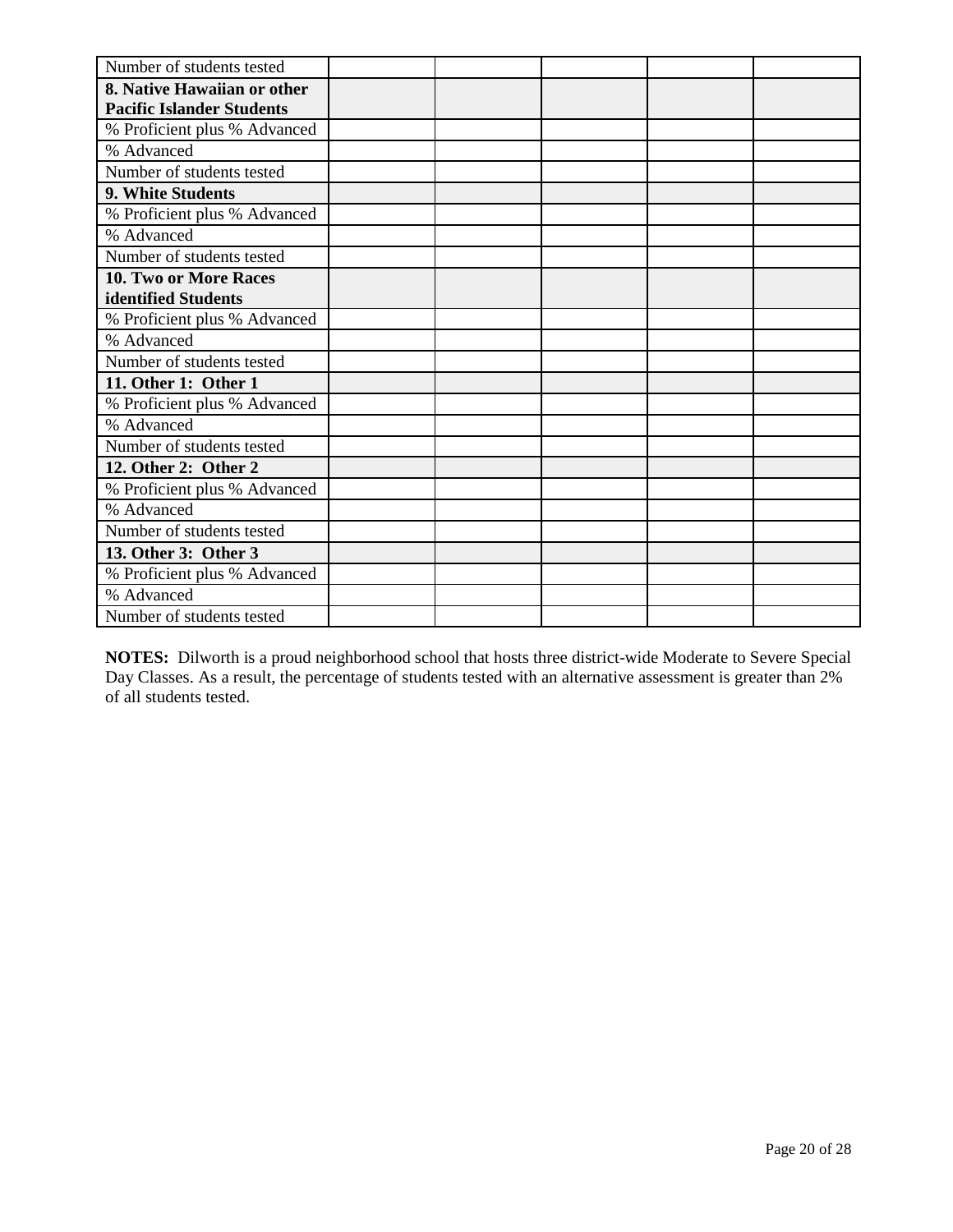**Subject:** <u>Math</u> **Test:** <u>CA STAR</u><br> **All Students Tested/Grade:** 5 **Test: CA STAR**<br> **Edition/Publicat** Publisher: **State of CA** 

# **All Students Tested/Grade:** 5 **Edition/Publication Year:** 2009

| School Year                      | 2012-2013      | 2011-2012      | 2010-2011      | 2009-2010      | 2008-2009 |
|----------------------------------|----------------|----------------|----------------|----------------|-----------|
| Testing month                    | May            | May            | May            | May            | May       |
| <b>SCHOOL SCORES*</b>            |                |                |                |                |           |
| % Proficient plus % Advanced     | 100            | 100            | 97             | 99             | 97        |
| % Advanced                       | 92             | 92             | 90             | 91             | 91        |
| Number of students tested        | 91             | 88             | 95             | 84             | 93        |
| Percent of total students tested | 100            | 100            | 100            | 100            | 100       |
| Number of students tested with   | $\overline{4}$ | $\overline{7}$ | 8              | 5              | 6         |
| alternative assessment           |                |                |                |                |           |
| % of students tested with        | $\overline{4}$ | 8              | 8              | 6              | 6         |
| alternative assessment           |                |                |                |                |           |
| <b>SUBGROUP SCORES</b>           |                |                |                |                |           |
| 1. Free and Reduced-Price        |                |                |                |                |           |
| Meals/Socio-Economic/            |                |                |                |                |           |
| <b>Disadvantaged Students</b>    |                |                |                |                |           |
| % Proficient plus % Advanced     |                |                |                |                |           |
| % Advanced                       |                |                |                |                |           |
| Number of students tested        |                |                |                |                |           |
| 2. Students receiving Special    |                |                |                |                |           |
| <b>Education</b>                 |                |                |                |                |           |
| % Proficient plus % Advanced     |                |                |                |                |           |
| % Advanced                       |                |                |                |                |           |
| Number of students tested        |                |                |                |                |           |
| 3. English Language Learner      |                |                |                |                |           |
| <b>Students</b>                  |                |                |                |                |           |
| % Proficient plus % Advanced     | 100            | 100            | 100            | 100            | 100       |
| % Advanced                       | 90             | 73             | 71             | 57             | 93        |
| Number of students tested        | 10             | 11             | $\overline{7}$ | $\overline{7}$ | 30        |
| 4. Hispanic or Latino            |                |                |                |                |           |
| <b>Students</b>                  |                |                |                |                |           |
| % Proficient plus % Advanced     |                |                |                |                |           |
| % Advanced                       |                |                |                |                |           |
| Number of students tested        |                |                |                |                |           |
| 5. African-American              |                |                |                |                |           |
| <b>Students</b>                  |                |                |                |                |           |
| % Proficient plus % Advanced     |                |                |                |                |           |
| % Advanced                       |                |                |                |                |           |
| Number of students tested        |                |                |                |                |           |
| <b>6. Asian Students</b>         |                |                |                |                |           |
| % Proficient plus % Advanced     | 100            | 100            | 99             | 100            | 98        |
| % Advanced                       | 93             | 95             | 91             | 93             | 94        |
| Number of students tested        | 83             | 79             | 90             | 74             | 81        |
| 7. American Indian or            |                |                |                |                |           |
| <b>Alaska Native Students</b>    |                |                |                |                |           |
| % Proficient plus % Advanced     |                |                |                |                |           |
| % Advanced                       |                |                |                |                |           |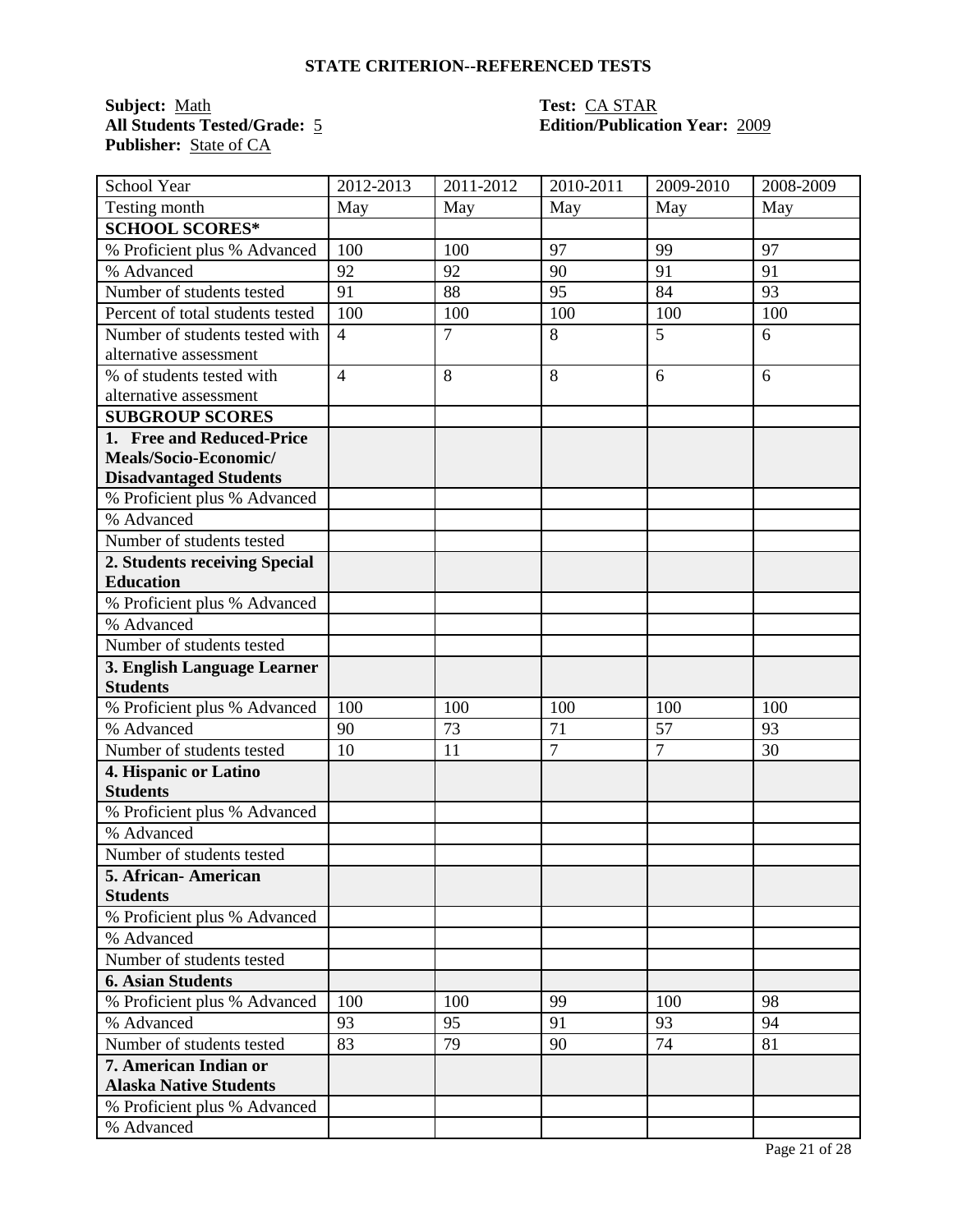| Number of students tested        |  |  |  |
|----------------------------------|--|--|--|
| 8. Native Hawaiian or other      |  |  |  |
| <b>Pacific Islander Students</b> |  |  |  |
| % Proficient plus % Advanced     |  |  |  |
| % Advanced                       |  |  |  |
| Number of students tested        |  |  |  |
| 9. White Students                |  |  |  |
| % Proficient plus % Advanced     |  |  |  |
| % Advanced                       |  |  |  |
| Number of students tested        |  |  |  |
| <b>10. Two or More Races</b>     |  |  |  |
| identified Students              |  |  |  |
| % Proficient plus % Advanced     |  |  |  |
| % Advanced                       |  |  |  |
| Number of students tested        |  |  |  |
| 11. Other 1: Other 1             |  |  |  |
| % Proficient plus % Advanced     |  |  |  |
| % Advanced                       |  |  |  |
| Number of students tested        |  |  |  |
| 12. Other 2: Other 2             |  |  |  |
| % Proficient plus % Advanced     |  |  |  |
| % Advanced                       |  |  |  |
| Number of students tested        |  |  |  |
| 13. Other 3: Other 3             |  |  |  |
| % Proficient plus % Advanced     |  |  |  |
| % Advanced                       |  |  |  |
| Number of students tested        |  |  |  |

**NOTES:** Dilworth is a proud neighborhood school that hosts three district-wide Moderate to Severe Special Day Classes. As a result, the percentage of students tested with an alternative assessment is greater than 2% of all students tested.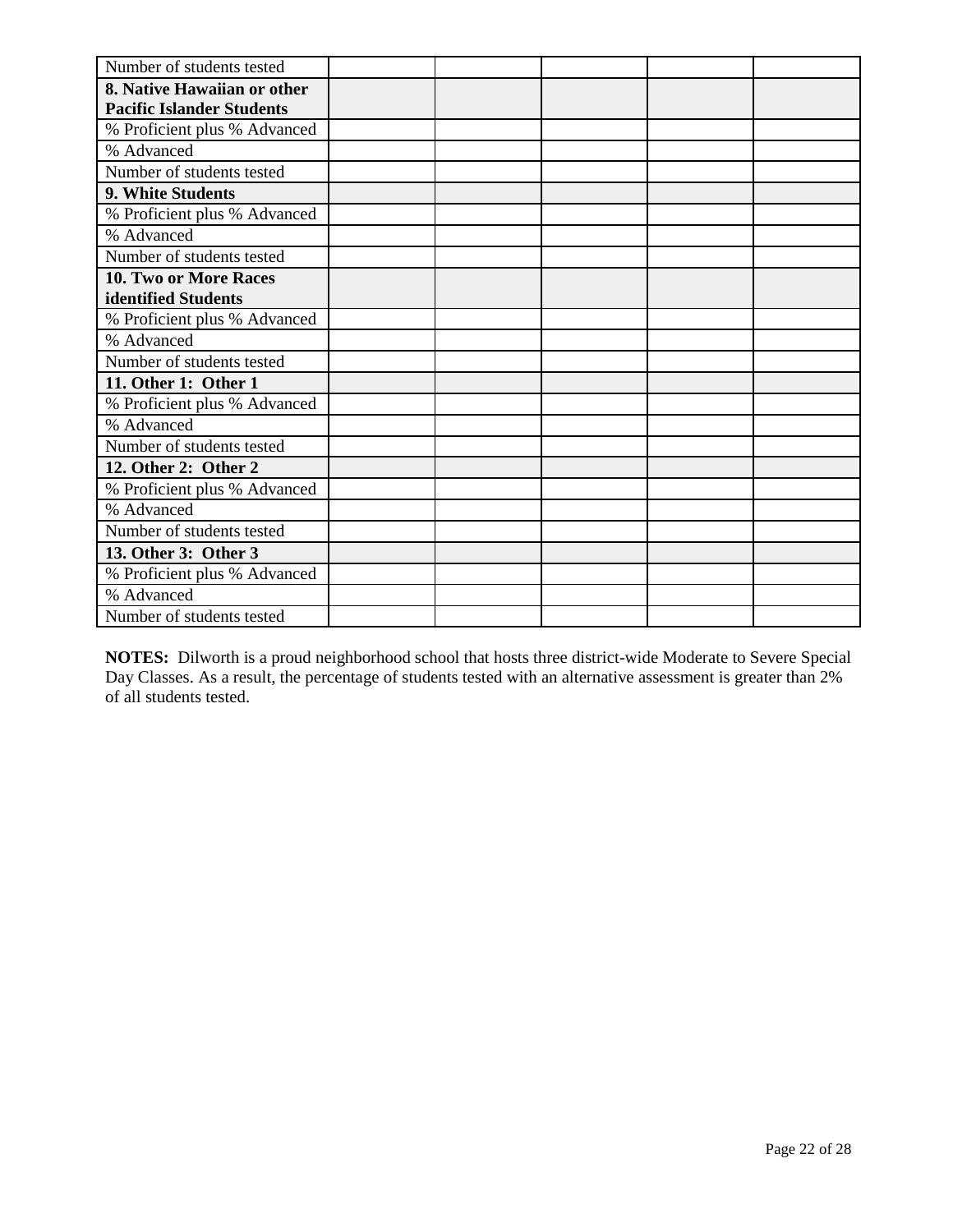**Subject:** <u>Reading/ELA</u> **Test:** CA STAR<br> **All Students Tested/Grade:** 3 **Edition/Publication** Publisher: **State of CA** 

# **All Students Tested/Grade:** 3 **Edition/Publication Year:** 2009

| School Year                      | 2012-2013      | $\overline{20}11 - 2012$ | 2010-2011      | 2009-2010       | 2008-2009      |
|----------------------------------|----------------|--------------------------|----------------|-----------------|----------------|
| Testing month                    | May            | May                      | May            | May             | May            |
| <b>SCHOOL SCORES*</b>            |                |                          |                |                 |                |
| % Proficient plus % Advanced     | 92             | 95                       | 89             | 90              | 87             |
| % Advanced                       | 65             | 65                       | 59             | 74              | 72             |
| Number of students tested        | 78             | 86                       | 82             | 86              | 82             |
| Percent of total students tested | 100            | 100                      | 100            | 100             | 100            |
| Number of students tested with   | $\overline{4}$ | $\overline{2}$           | $\overline{2}$ | 10              | 6              |
| alternative assessment           |                |                          |                |                 |                |
| % of students tested with        | 5              | $\overline{2}$           | $\overline{2}$ | 12              | $\overline{7}$ |
| alternative assessment           |                |                          |                |                 |                |
| <b>SUBGROUP SCORES</b>           |                |                          |                |                 |                |
| 1. Free and Reduced-Price        |                |                          |                |                 |                |
| Meals/Socio-Economic/            |                |                          |                |                 |                |
| <b>Disadvantaged Students</b>    |                |                          |                |                 |                |
| % Proficient plus % Advanced     |                |                          |                |                 |                |
| % Advanced                       |                |                          |                |                 |                |
| Number of students tested        |                |                          |                |                 |                |
| 2. Students receiving Special    |                |                          |                |                 |                |
| <b>Education</b>                 |                |                          |                |                 |                |
| % Proficient plus % Advanced     |                |                          |                |                 |                |
| % Advanced                       |                |                          |                |                 |                |
| Number of students tested        |                |                          |                |                 |                |
| 3. English Language Learner      |                |                          |                |                 |                |
| <b>Students</b>                  |                |                          |                |                 |                |
| % Proficient plus % Advanced     | 85             | 93                       | 89             | 92              | 78             |
| % Advanced                       | 58             | 54                       | 46             | $\overline{72}$ | 56             |
| Number of students tested        | 26             | 28                       | 35             | 36              | 18             |
| 4. Hispanic or Latino            |                |                          |                |                 |                |
| <b>Students</b>                  |                |                          |                |                 |                |
| % Proficient plus % Advanced     |                |                          |                |                 |                |
| % Advanced                       |                |                          |                |                 |                |
| Number of students tested        |                |                          |                |                 |                |
| 5. African-American              |                |                          |                |                 |                |
| <b>Students</b>                  |                |                          |                |                 |                |
| % Proficient plus % Advanced     |                |                          |                |                 |                |
| % Advanced                       |                |                          |                |                 |                |
| Number of students tested        |                |                          |                |                 |                |
| <b>6. Asian Students</b>         |                |                          |                |                 |                |
| % Proficient plus % Advanced     | 93             | 95                       | 89             | 93              | 90             |
| % Advanced                       | 69             | 66                       | 57             | 78              | 77             |
| Number of students tested        | 73             | 79                       | 75             | 74              | 73             |
| 7. American Indian or            |                |                          |                |                 |                |
| <b>Alaska Native Students</b>    |                |                          |                |                 |                |
| % Proficient plus % Advanced     |                |                          |                |                 |                |
| % Advanced                       |                |                          |                |                 |                |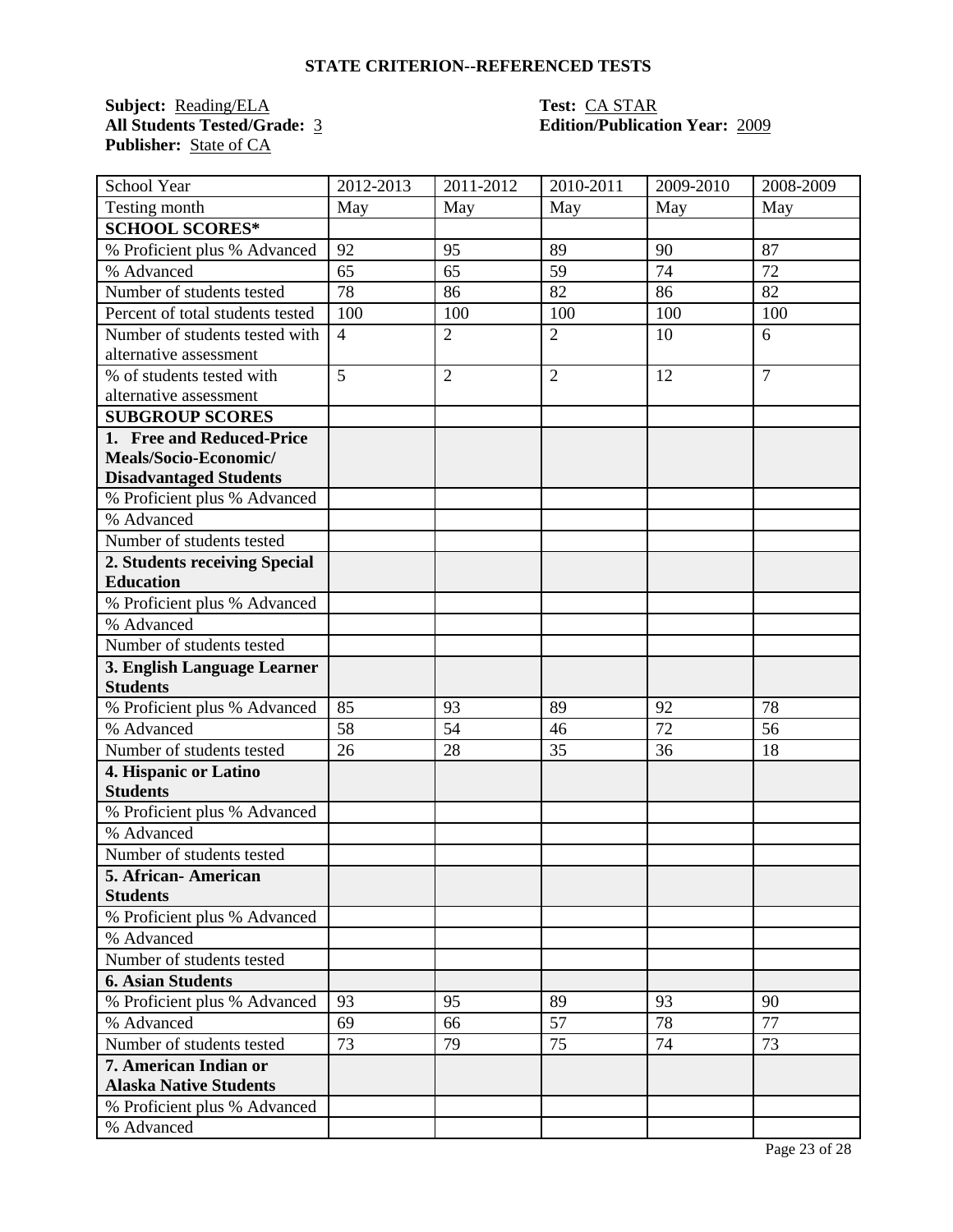| Number of students tested        |  |  |  |
|----------------------------------|--|--|--|
| 8. Native Hawaiian or other      |  |  |  |
| <b>Pacific Islander Students</b> |  |  |  |
| % Proficient plus % Advanced     |  |  |  |
| % Advanced                       |  |  |  |
| Number of students tested        |  |  |  |
| 9. White Students                |  |  |  |
| % Proficient plus % Advanced     |  |  |  |
| % Advanced                       |  |  |  |
| Number of students tested        |  |  |  |
| 10. Two or More Races            |  |  |  |
| identified Students              |  |  |  |
| % Proficient plus % Advanced     |  |  |  |
| % Advanced                       |  |  |  |
| Number of students tested        |  |  |  |
| 11. Other 1: Other 1             |  |  |  |
| % Proficient plus % Advanced     |  |  |  |
| % Advanced                       |  |  |  |
| Number of students tested        |  |  |  |
| 12. Other 2: Other 2             |  |  |  |
| % Proficient plus % Advanced     |  |  |  |
| % Advanced                       |  |  |  |
| Number of students tested        |  |  |  |
| 13. Other 3: Other 3             |  |  |  |
| % Proficient plus % Advanced     |  |  |  |
| % Advanced                       |  |  |  |
| Number of students tested        |  |  |  |

**NOTES:** Dilworth is a proud neighborhood school that hosts three district-wide Moderate to Severe Special Day Classes. As a result, the percentage of students tested with an alternative assessment is greater than 2% of all students tested.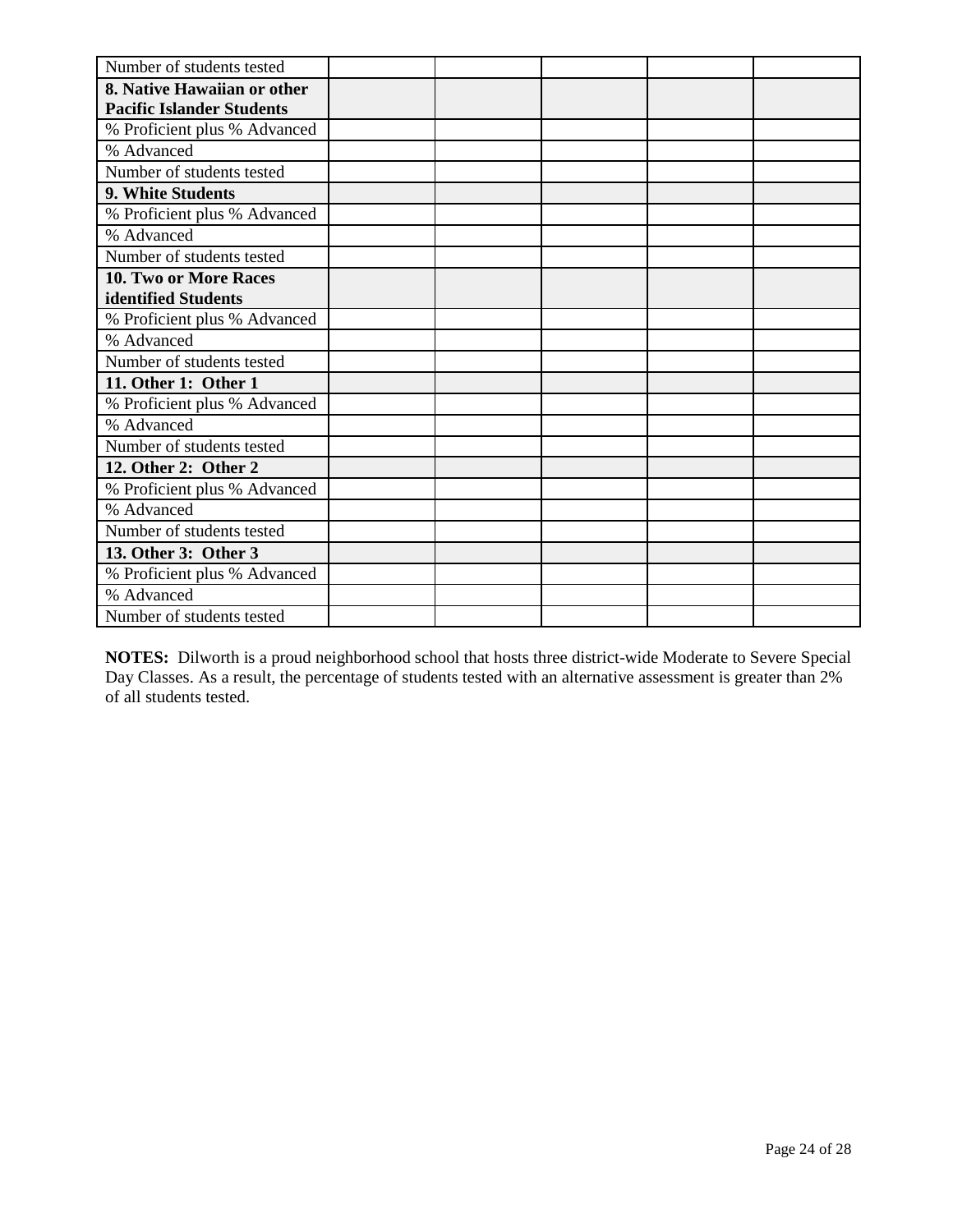**Subject:** <u>Reading/ELA</u> **Test:** CA STAR<br> **All Students Tested/Grade:** 4 **Edition/Publication** Publisher: **State of CA** 

# **All Students Tested/Grade:** 4 **Edition/Publication Year:** 2009

| School Year                      | 2012-2013      | 2011-2012 | 2010-2011 | 2009-2010      | 2008-2009      |
|----------------------------------|----------------|-----------|-----------|----------------|----------------|
| Testing month                    | May            | May       | May       | May            | May            |
| <b>SCHOOL SCORES*</b>            |                |           |           |                |                |
| % Proficient plus % Advanced     | 99             | 97        | 98        | 94             | 99             |
| % Advanced                       | 90             | 86        | 93        | 85             | 91             |
| Number of students tested        | 90             | 86        | 87        | 88             | 81             |
| Percent of total students tested | 100            | 100       | 100       | 100            | 99             |
| Number of students tested with   | $\overline{7}$ | 11        | 8         | 6              | $\overline{4}$ |
| alternative assessment           |                |           |           |                |                |
| % of students tested with        | 8              | 13        | 9         | $\overline{7}$ | 5              |
| alternative assessment           |                |           |           |                |                |
| <b>SUBGROUP SCORES</b>           |                |           |           |                |                |
| 1. Free and Reduced-Price        |                |           |           |                |                |
| Meals/Socio-Economic/            |                |           |           |                |                |
| <b>Disadvantaged Students</b>    |                |           |           |                |                |
| % Proficient plus % Advanced     |                |           |           |                |                |
| % Advanced                       |                |           |           |                |                |
| Number of students tested        |                |           |           |                |                |
| 2. Students receiving Special    |                |           |           |                |                |
| <b>Education</b>                 |                |           |           |                |                |
| % Proficient plus % Advanced     |                |           |           |                |                |
| % Advanced                       |                |           |           |                |                |
| Number of students tested        |                |           |           |                |                |
| 3. English Language Learner      |                |           |           |                |                |
| <b>Students</b>                  |                |           |           |                |                |
| % Proficient plus % Advanced     | 100            | 97        | 95        | 90             | 96             |
| % Advanced                       | 93             | 77        | 90        | 70             | 82             |
| Number of students tested        | 29             | 31        | 38        | 20             | 22             |
| 4. Hispanic or Latino            |                |           |           |                |                |
| <b>Students</b>                  |                |           |           |                |                |
| % Proficient plus % Advanced     |                |           |           |                |                |
| % Advanced                       |                |           |           |                |                |
| Number of students tested        |                |           |           |                |                |
| 5. African- American             |                |           |           |                |                |
| <b>Students</b>                  |                |           |           |                |                |
| % Proficient plus % Advanced     |                |           |           |                |                |
| % Advanced                       |                |           |           |                |                |
| Number of students tested        |                |           |           |                |                |
| <b>6. Asian Students</b>         |                |           |           |                |                |
| % Proficient plus % Advanced     | 99             | 98        | 97        | 96             | 99             |
| % Advanced                       | 89             | 87        | 95        | 88             | 92             |
| Number of students tested        | 83             | 79        | 78        | 81             | 72             |
| 7. American Indian or            |                |           |           |                |                |
| <b>Alaska Native Students</b>    |                |           |           |                |                |
| % Proficient plus % Advanced     |                |           |           |                |                |
| % Advanced                       |                |           |           |                |                |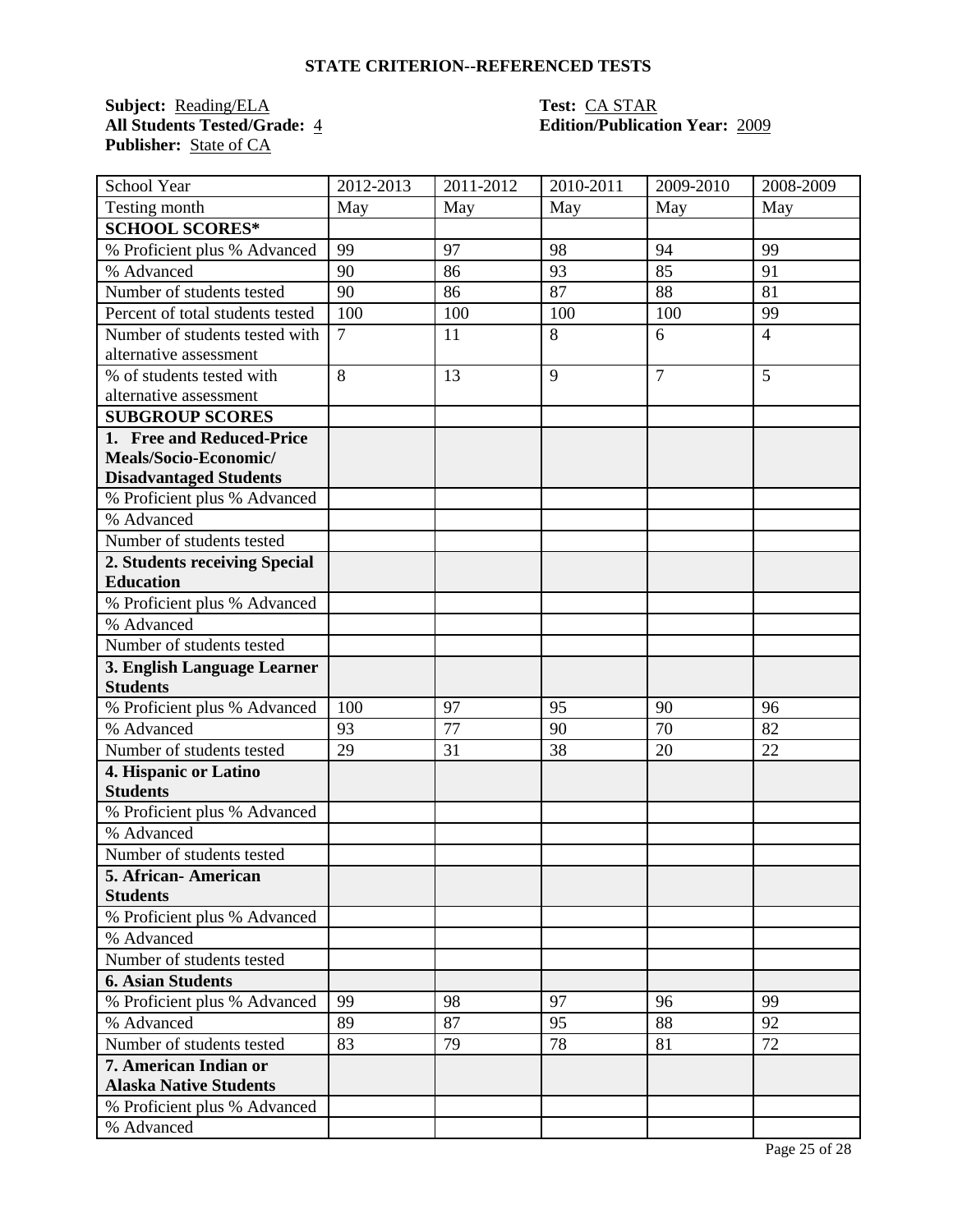| Number of students tested        |  |  |  |
|----------------------------------|--|--|--|
| 8. Native Hawaiian or other      |  |  |  |
| <b>Pacific Islander Students</b> |  |  |  |
| % Proficient plus % Advanced     |  |  |  |
| % Advanced                       |  |  |  |
| Number of students tested        |  |  |  |
| 9. White Students                |  |  |  |
| % Proficient plus % Advanced     |  |  |  |
| % Advanced                       |  |  |  |
| Number of students tested        |  |  |  |
| <b>10. Two or More Races</b>     |  |  |  |
| identified Students              |  |  |  |
| % Proficient plus % Advanced     |  |  |  |
| % Advanced                       |  |  |  |
| Number of students tested        |  |  |  |
| 11. Other 1: Other 1             |  |  |  |
| % Proficient plus % Advanced     |  |  |  |
| % Advanced                       |  |  |  |
| Number of students tested        |  |  |  |
| 12. Other 2: Other 2             |  |  |  |
| % Proficient plus % Advanced     |  |  |  |
| % Advanced                       |  |  |  |
| Number of students tested        |  |  |  |
| 13. Other 3: Other 3             |  |  |  |
| % Proficient plus % Advanced     |  |  |  |
| % Advanced                       |  |  |  |
| Number of students tested        |  |  |  |

**NOTES:** Dilworth is a proud neighborhood school that hosts three district-wide Moderate to Severe Special Day Classes. As a result, the percentage of students tested with an alternative assessment is greater than 2% of all students tested.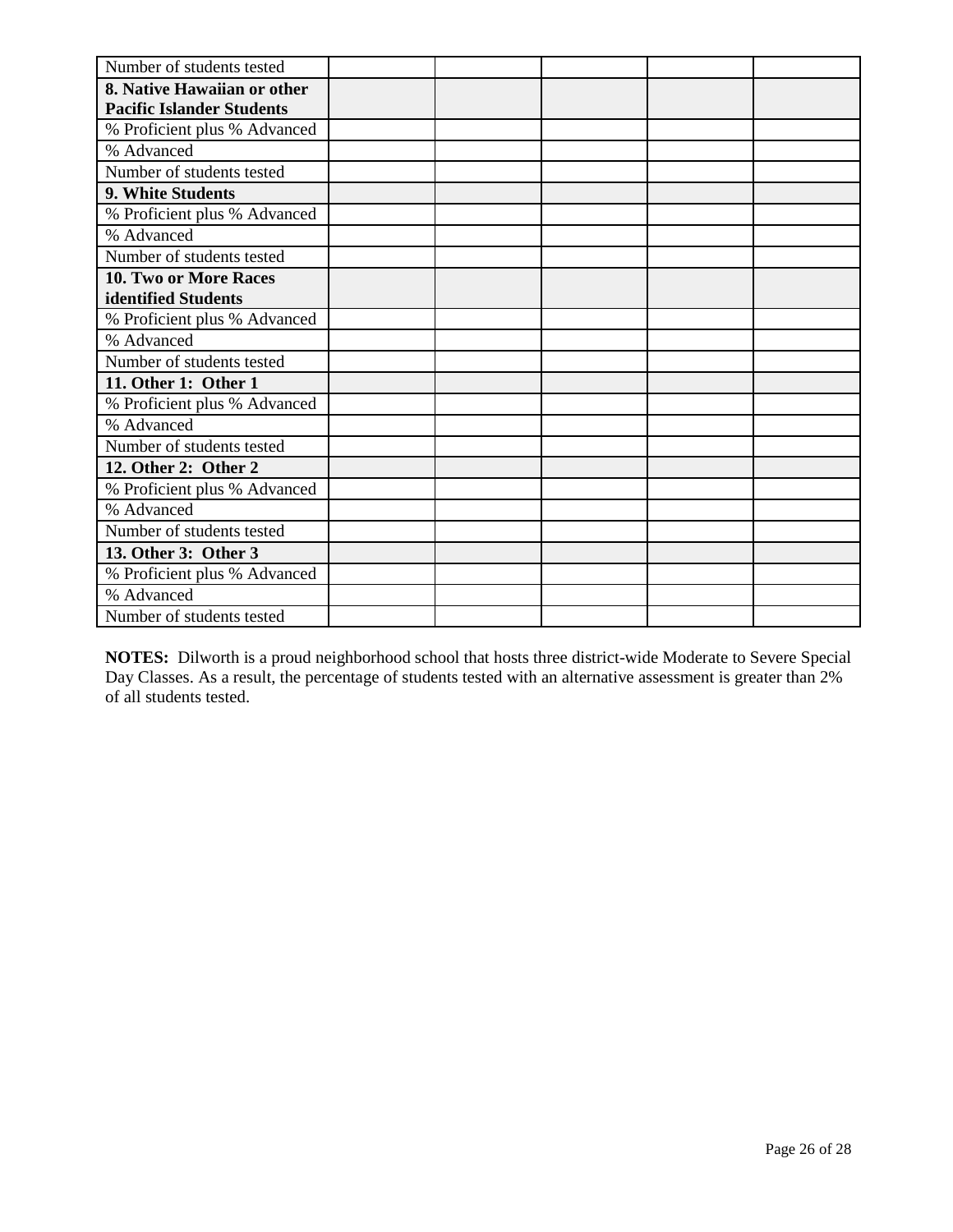**Subject:** <u>Reading/ELA</u> **Test:** CA STAR<br> **All Students Tested/Grade:** 5 **Edition/Publicat:** Publisher: **State of CA** 

# **All Students Tested/Grade:** 5 **Edition/Publication Year:** 2009

| School Year                      | 2012-2013      | 2011-2012      | 2010-2011      | 2009-2010      | 2008-2009 |
|----------------------------------|----------------|----------------|----------------|----------------|-----------|
| Testing month                    | May            | May            | May            | May            | May       |
| <b>SCHOOL SCORES*</b>            |                |                |                |                |           |
| % Proficient plus % Advanced     | 99             | 99             | 100            | 99             | 99        |
| % Advanced                       | 87             | 88             | 95             | 88             | 82        |
| Number of students tested        | 91             | 88             | 95             | 84             | 93        |
| Percent of total students tested | 100            | 100            | 100            | 100            | 100       |
| Number of students tested with   | $\overline{4}$ | $\overline{7}$ | 9              | 5              | 6         |
| alternative assessment           |                |                |                |                |           |
| % of students tested with        | $\overline{4}$ | 8              | 9              | 6              | 6         |
| alternative assessment           |                |                |                |                |           |
| <b>SUBGROUP SCORES</b>           |                |                |                |                |           |
| 1. Free and Reduced-Price        |                |                |                |                |           |
| Meals/Socio-Economic/            |                |                |                |                |           |
| <b>Disadvantaged Students</b>    |                |                |                |                |           |
| % Proficient plus % Advanced     |                |                |                |                |           |
| % Advanced                       |                |                |                |                |           |
| Number of students tested        |                |                |                |                |           |
| 2. Students receiving Special    |                |                |                |                |           |
| <b>Education</b>                 |                |                |                |                |           |
| % Proficient plus % Advanced     |                |                |                |                |           |
| % Advanced                       |                |                |                |                |           |
| Number of students tested        |                |                |                |                |           |
| 3. English Language Learner      |                |                |                |                |           |
| <b>Students</b>                  |                |                |                |                |           |
| % Proficient plus % Advanced     | 90             | 100            | 100            | 86             | 100       |
| % Advanced                       | 70             | 64             | 86             | 43             | 73        |
| Number of students tested        | 10             | 11             | $\overline{7}$ | $\overline{7}$ | 30        |
| 4. Hispanic or Latino            |                |                |                |                |           |
| <b>Students</b>                  |                |                |                |                |           |
| % Proficient plus % Advanced     |                |                |                |                |           |
| % Advanced                       |                |                |                |                |           |
| Number of students tested        |                |                |                |                |           |
| 5. African-American              |                |                |                |                |           |
| <b>Students</b>                  |                |                |                |                |           |
| % Proficient plus % Advanced     |                |                |                |                |           |
| % Advanced                       |                |                |                |                |           |
| Number of students tested        |                |                |                |                |           |
| <b>6. Asian Students</b>         |                |                |                |                |           |
| % Proficient plus % Advanced     | 99             | 100            | 100            | 99             | 99        |
| % Advanced                       | 87             | 91             | 96             | 91             | 82        |
| Number of students tested        | 83             | 79             | 90             | 74             | 81        |
| 7. American Indian or            |                |                |                |                |           |
| <b>Alaska Native Students</b>    |                |                |                |                |           |
| % Proficient plus % Advanced     |                |                |                |                |           |
| % Advanced                       |                |                |                |                |           |